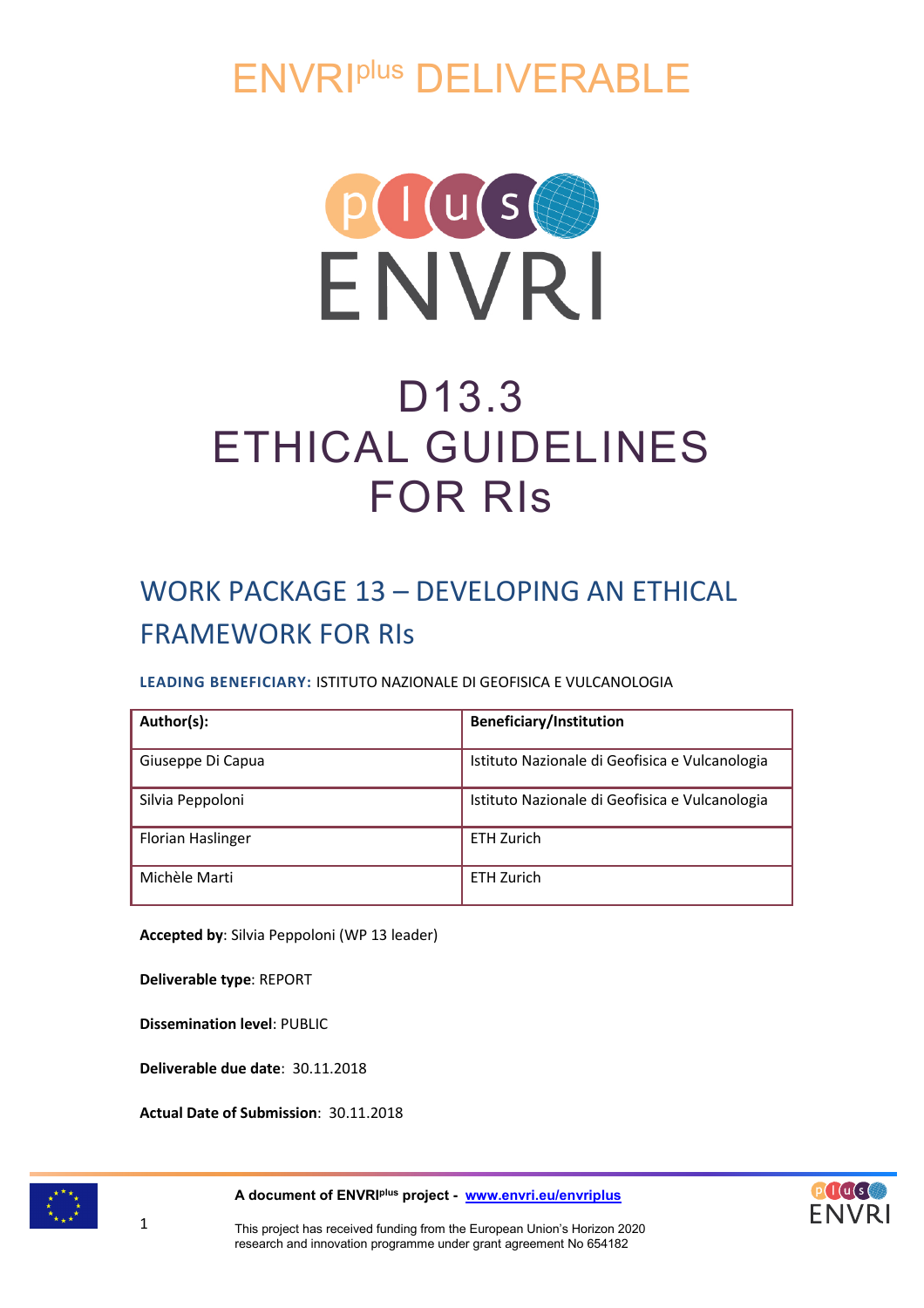### ABSTRACT

This deliverable refers to the "Ethical Guidelines" (EGs) for Research Infrastructures (RIs) developed and implemented by WP13. The EGs present a general framework of ethical values, to be used by each research infrastructure of the ENVRI community. They are a basis to design or to shape individual ethical guidelines taking into account RIs' peculiarities with respect to their status, duties, activities, and goals.

The EGs are structured in a main section, explaining general ethical values, and a subordinate section, where some delicate matters of interest for RIs are discussed from an ethical perspective. Ethical values included in the EGs refer to four ethical domains, affecting RI's as a whole as well as individual scientists working at RIs. The domains mirror the ethical profile of each scientist/technician/administrator, his/her relationships with colleagues and their working environment, the interaction with society, and their obligations towards the Earth system. In addition to these four domains, the EGs discuss several issues which are considered to have a particular importance for the RIs: working environment, data life cycle, conflicts of interest, and relationship with decision-makers. Their balance is indispensable for a respectful and caring work environment and are needed to ensure a fair reflection of the institutional activities and results towards society.

The EGs are the result of an extensive survey of relevant literature produced by scientific and professional organizations, institutions, and bodies focusing on applied ethics for research and other professional activities conducted at RIs.

Project internal reviewer(s):

| Project internal reviewer(s): | <b>Beneficiary/Institution</b> |
|-------------------------------|--------------------------------|
| Mairi Best                    | <b>EMSO</b>                    |
| Laura Beranzoli               | <b>EMSO</b>                    |

Document history:

| <b>Date</b> | <b>Version</b>     |
|-------------|--------------------|
| 31.10.2018  | Draft for comments |
| 20.11.2018  | Corrected version  |
| 30.11.2018  | Accepted           |





2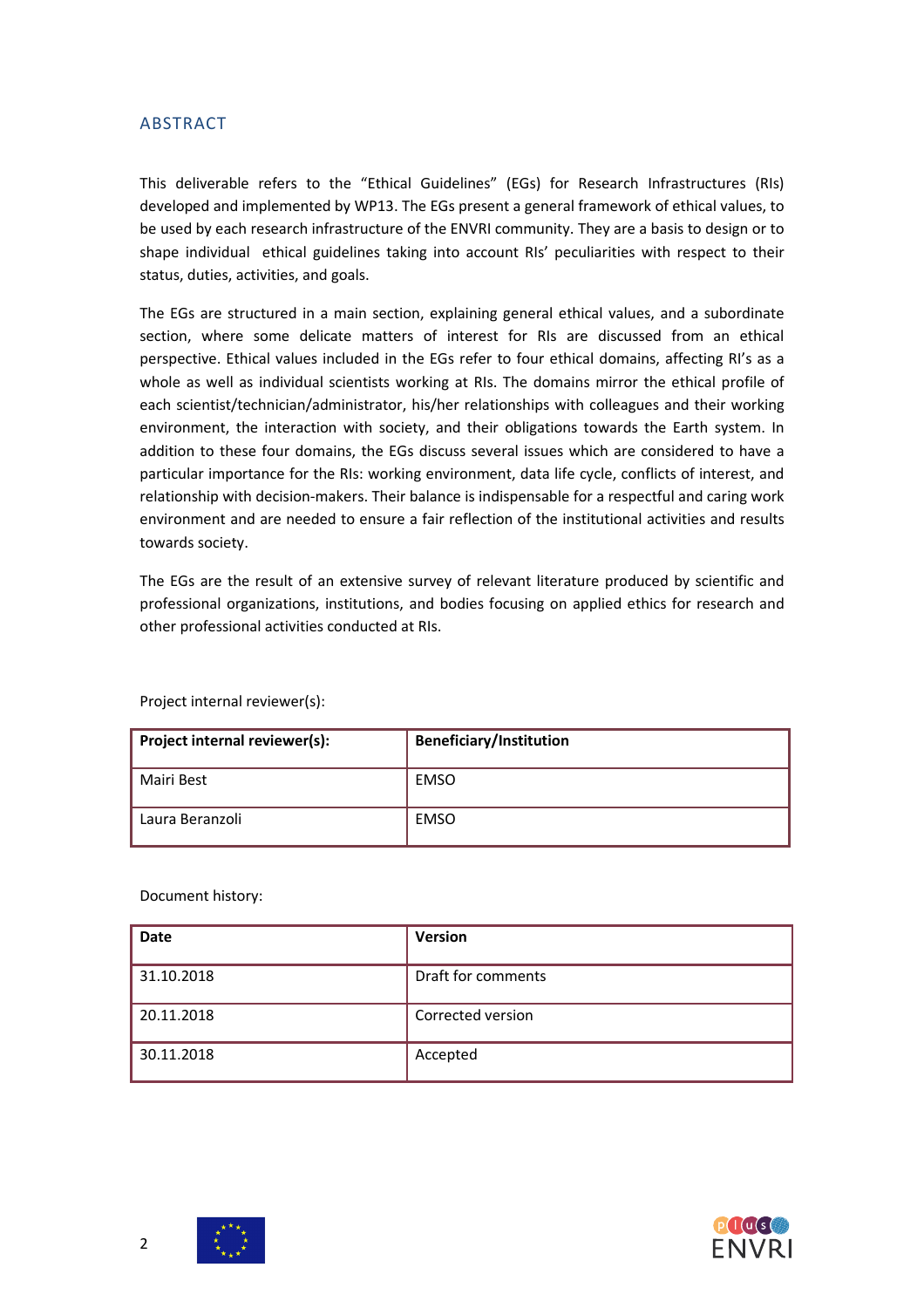### DOCUMENT AMENDMENT PROCEDURE

Amendments, comments and suggestions should be sent to the authors: Giuseppe Di Capua, [giuseppe.dicapua@ingv.it;](mailto:giuseppe.dicapua@ingv.it) Silvia Peppoloni[, silvia.peppoloni@ingv.it](mailto:silvia.peppoloni@ingv.it)

### PROJECT SUMMARY

ENVRIplus is a Horizon 2020 project bringing together Environmental and Earth System Research Infrastructures, projects and networks with technical specialist partners to create a more coherent, interdisciplinary and interoperable cluster of Environmental Research Infrastructures across Europe. It is driven by three overarching goals: 1) promoting cross-fertilization between infrastructures, 2) implementing innovative concepts and devices across RIs, and 3) facilitating research and innovation in the field of environment for an increasing number of users outside the RIs.

ENVRIplus aligns its activities to a core strategic plan where sharing multi-disciplinary expertise will be most effective. The project aims to improve Earth observation monitoring systems and strategies, including actions to improve harmonization and innovation, and generate common solutions to many shared information technology and data related challenges. It also seeks to harmonize policies for access and provide strategies for knowledge transfer amongst RIs.

ENVRIplus develops guidelines to enhance transdisciplinary use of data and data-products supported by applied use-cases involving RIs from different domains. The project coordinates actions to improve communication and cooperation, addressing Environmental RIs at all levels, from management to end-users, implementing RI-staff exchange programs, generating material for RI personnel, and proposing common strategic developments and actions for enhancing services to users and evaluating the socio-economic impacts.

ENVRIplus is expected to facilitate structuration and improve quality of services offered both within single RIs and at the pan-RI level. It promotes efficient and multi-disciplinary research offering new opportunities to users, new tools to RI managers and new communication strategies for environmental RI communities. The resulting solutions, services and other project outcomes are made available to all environmental RI initiatives, thus contributing to the development of a coherent European RI ecosystem.

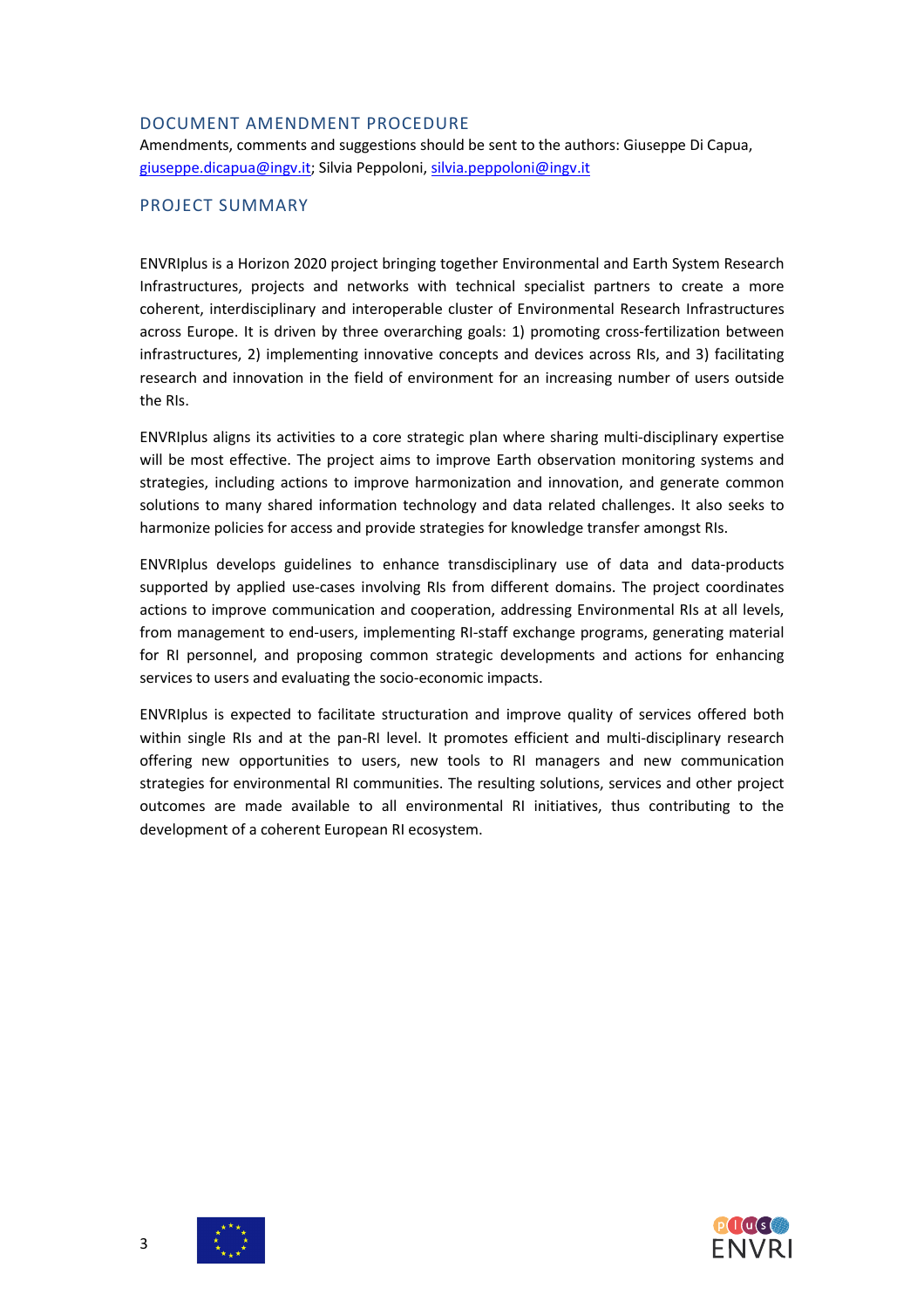### TABLE OF CONTENTS

| <b>1. INTRODUCTION</b>                        | 5              |
|-----------------------------------------------|----------------|
| <b>2. PRELIMINARY WORK</b>                    | 5              |
| 3. FUNCTION OF THE ETHICAL GUIDELINES FOR RIS | 6              |
| <b>4. SELECTED DOCUMENTS OF REFERENCE</b>     | $\overline{7}$ |
| 5. STRUCTURE OF THE ETHICAL GUIDELINES        | 10             |
| <b>6. DEFINITIONS</b>                         | 10             |
| 7. TIMING OF DELIVERABLES AND REVIEW          | 11             |
| <b>8. CONCLUSIONS</b>                         | 12             |
| 9. IMPACT ON THE PROJECT                      | 13             |
| <b>10. IMPACT ON STAKEHOLDERS</b>             | 13             |
| <b>REFERENCES</b>                             | 13             |
| <b>APPENDICES</b>                             | 15             |



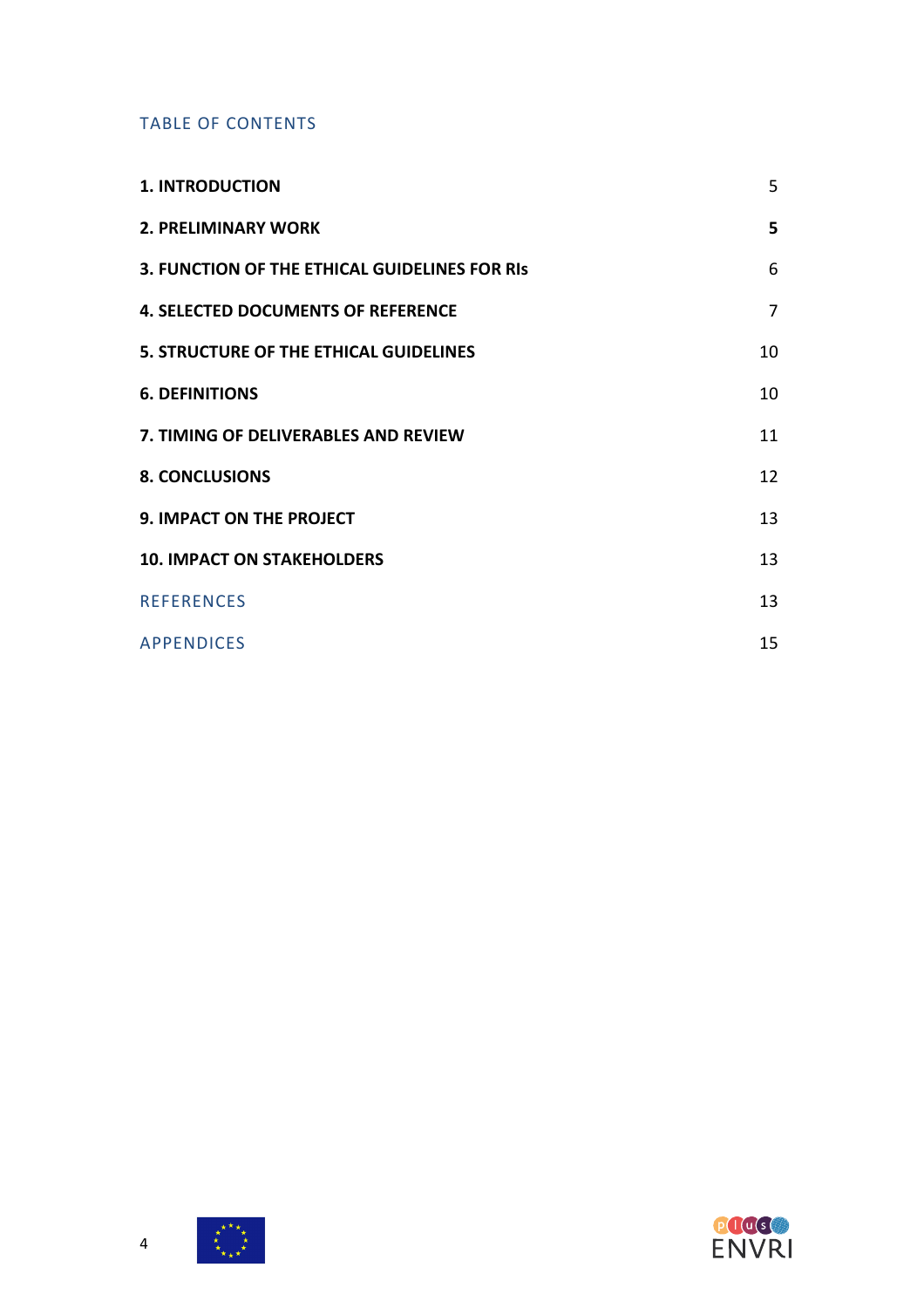# **ETHICAL GUIDELINES FOR RIS**

# REPORT TEXT

# **1. INTRODUCTION**

Establishing an ethical reference framework for RIs is one of the goals of ENVRIplus.

This goal has been achieved through the activities carried out in Work Package 13, which were aimed at:

- increasing the awareness of both the scientists and the public of the importance of ethical aspects in Earth sciences;
- establishing a shared ethical reference framework, to be adopted by the RIs governing bodies, including management guidelines for Ethical Boards in RIs;
- increasing the awareness of RIs management, operators and individual scientists of their social role in conducting research activities;
- assessing the ethical and social aspects related to the results achieved and deliverables released within the project.

Activities planned in the three WP tasks have gradually led to theoretical insights into ethical issues (as the results of a survey presented in D 13.1), as well as to concrete products (as the Ethical Label Template presented in the D 13.2). The Ethical Guidelines presented in this D 13.3 are the conclusive result of this path of activities.

The ENVRI community is formed by RIs dealing with topics ranging from biological processes/life to solid Earth dynamics and technological advances.

Due to the huge amount of ethical and social implications related to the different activities these RIs conduct, it becomes very challenging to develop standardized ethical guidelines. We therefore developed a framework containing ethical aspects relevant for the ENVRI community.

Despite not being exhaustive, the EGs offer a point of reference for RIs on which to base their individual ethical guidelines or codes of conduct, which shall guide their activities and address specific problems.

### **2. PRELIMINARY WORK**

The Ethical Guidelines for RIs has been developed starting from the results of some preliminary works.

In particular an **online survey** was released to investigate the importance of ethical and social issues related to scientific and technical activities within RIs. Its title is "what do you know about ethics in geosciences?" (see the Deliverable 13.1: [http://www.envriplus.eu/wp](http://www.envriplus.eu/wp-content/uploads/2015/08/D13.1.pdf)[content/uploads/2015/08/D13.1.pdf\)](http://www.envriplus.eu/wp-content/uploads/2015/08/D13.1.pdf). Questioned were all members of the ENVRIplus project.



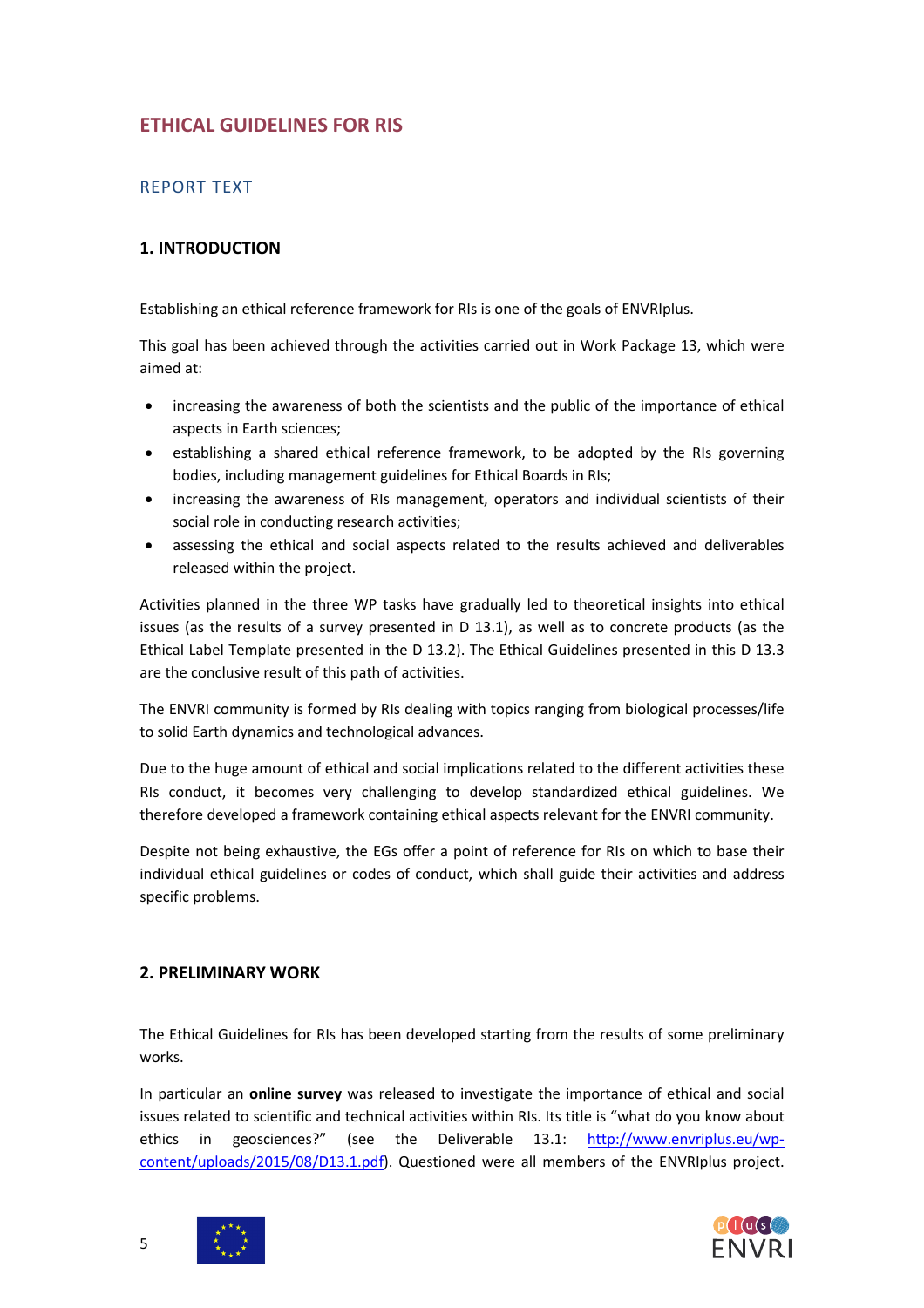The results of the survey have clearly shown that the interviewees (ENVRIplus participants) recognize the involvement of ethical and social aspects involved in their research and technical activities. However, at the same time, they are unaware what this actually means, especially when it comes to their own work and potential implications for society.

Moreover, the **ethical label template** was developed (see the Deliverable 13.2: [http://www.envriplus.eu/wp-content/uploads/2015/08/D13.2-Ethical-label-template.pdf\)](http://www.envriplus.eu/wp-content/uploads/2015/08/D13.2-Ethical-label-template.pdf). It is a tool allowing researchers to provide information about the ethical, social, and environmental implications of their deliverable or project. The ethical template is an added value to common technical-scientific focused descriptions of project outcomes. The ethical label template supports the development of critical thinking with respect to ethics in science and to its interactions with society. In fact, when project participants need to fill in the ethical label to tag a project outcome, they have to re-think the development process. Based on the predefined fields they have to disclose ethical and societal aspects associated with that outcome. The ethical label template has been developed to support researchers, technicians, and administrators to clarify the potential ethical, societal, and scientific impact of their activities.

Finally, an in depth collection and **analysis of documents already existing** on the ethical issues in research and professional activities in sciences was conducted (see section 4).

### **3. FUNCTION OF THE ETHICAL GUIDELINES FOR RIS**

The EGs provides a general framework of values to be considered for research and technical activities (see Appendix A).

The EGs aim at supporting RIs in developing their own ethical guidelines and/or codes of conduct by suggesting values to base on virtuous behaviours and best practices for the benefit of the scientific community and society as a whole

This document, despite of not having addressed all issues relevant for the different RIs, highlights essential ethical values that should be considered in codes of ethics and conduct by each RI. In addition, it aims to raise awareness of ethical and societal obligations in the ENVRIplus community including scientists, technicians, and administrators.

The EGs are intended as first steps in motivating RIs to establish a common ethical background, which takes into account ethical and societal expectations expressed by members of the ENVRIplus community.

In order to establish these EGs, the expectations expressed by the ENVIRplus community have been compared to and combined with a variety of existing ethical guidelines. Those documents were presented and discussed during past ENVRI weeks (2015, 2016, and 2017). In those occasions, the participants contributed their suggestions, needs, and objections, which were considered in the final document.

In addition, the results of the survey were incorporated (see the Deliverable D13.1). They provided information about views and expectations on the ethical matters by the RIs members, but also clear indications of deficiency of knowledge, needs, gaps.



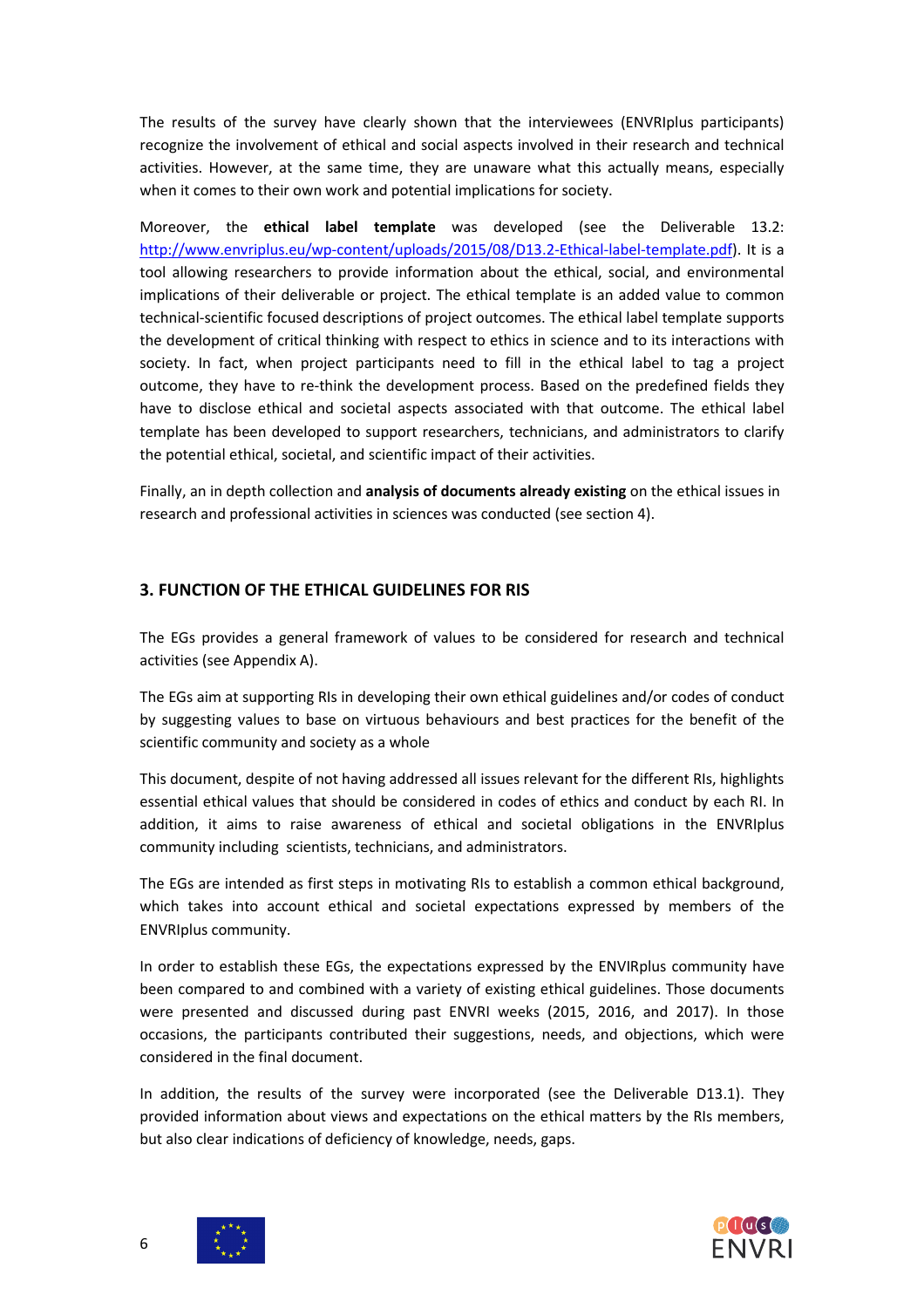The EGs begins to fill gaps in ethics and has the aim of giving a first orientation to the ENVRI community, with a goal open to future developments and integrations.

### **4. SELECTED DOCUMENTS OF REFERENCE**

The collection and analysis of materials (documents, declarations, and statements) concerning research ethics within scientific and professional organizations, institutions, and corporate bodies has been useful to create the framework of ethical values proposed in the EGs.

The collected documents cover different aspects of ethics, both theoretical and practical:

- a) Principles of research integrity.
- b) Principles of professional ethics.
- c) Guidelines concerning the impact of research or technical activities on the environment.
- d) Guidelines related to influence of research activities on different components of society (such as citizens, decision makers, politicians, local authorities, etc.). They are the end-users interested in the research outcomes, which they will use in different ways and for varying purposes.

Among the examined literature on ethical aspects in scientific research, the following documents have been considered of particular relevance for the development of the EGs:

- **ICOS ethical rules (draft).** These describe principles of ethics in the research activities focusing on some key concepts and aspects including conflicts of interest, scientific freedom, data quality, acquisition and processing, principles to follow in publishing, etc. Interesting references are also indicated. (Source: Werner Kutsch - ICOS).
- **EPOS Ethics issues (draft)**. These focus on similar key concepts, such as security, safety, sharing, intellectual property rights, preservation; and consider aspects such as:
	- a) data integration, sharing and access policies to be adopted;
	- b) services for diverse stakeholders ;
	- c) actions to prevent misuse associated with access to solid Earth data and services;
	- d) proper cyber-infrastructure security;
	- e) procedures of registration, authentication and authorization;
	- f) solutions for data curation and preservation;
	- g) the possibility to establish an external board dedicated to monitor and manage ethics issues.

(Source: Massimo Cocco - EPOS)

• **Singapore Statement on Research Integrity**. This was developed as part of the 2nd World Conference on Research Integrity (21-24 July 2010), in Singapore, as a global guide to the responsible conduct of research. It is not a regulatory document and does not represent the official policies of the countries and organizations that funded and/or participated in the Conference. It focuses on principles that should guide the research activities such as honesty, accountability, professional courtesy and fairness in working with others, good stewardship



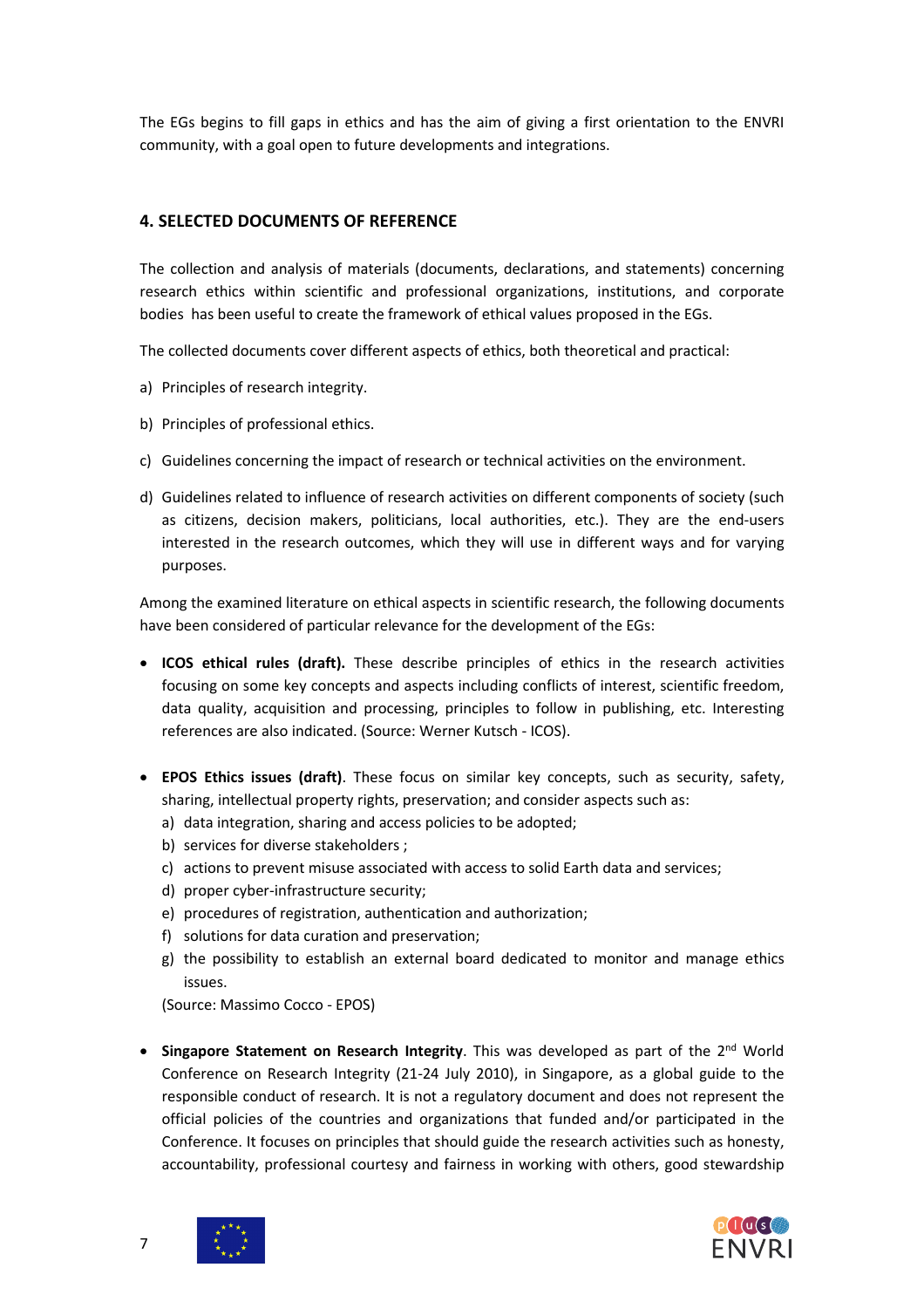of research on behalf of others. Moreover, it emphasizes the importance of adhering to regulations and to scientific methods, to assure the repeatability of the studies by colleagues, to share the results, to respect the rules on authorship and the peer review process, to avoid conflicts of interest, etc. (Source: [https://wcrif.org/guidance/singapore-statement\)](https://wcrif.org/guidance/singapore-statement).

- **Montreal Statement on Research Integrity in Cross-Boundary Research Collaborations.** This was released in 2013 after the  $3<sup>rd</sup>$  World Conference on Research Integrity. It deals with topics similar to the previous statement but focuses on the cross-boundary research collaborations that present special challenges for the responsible conduct of research, because they may involve substantial differences in regulatory and legal systems, organizational and funding structures, research cultures, and approaches to training. It is critically important, therefore, that researchers be aware of and able to address such differences. Similar to the Singapore statement, the principles that inspire this document are integrity, trust, transparency, communication, and compliance with laws, policies and regulations, rules in publishing. (Source: [https://wcrif.org/guidance/montreal-statement\)](https://wcrif.org/guidance/montreal-statement)**.**
- **The Geoethical Promise**. This was proposed by the Committee on Geoethics of the FIST Italian Federation of Earth Sciences in 2014. It focuses on aspects such as :
	- a) awareness of the social implications of the scientific activity;
	- b) necessity to protect the geosphere for the benefit of mankind;
	- c) responsibilities towards society, future generations and the Earth;
	- d) availability to put expertise at the disposal of the decision makers;
	- e) duty to improve one's own scientific knowledge lifelong;
	- f) duty to respect colleagues;
	- g) commitment to foster progress in science, dissemination of scientific knowledge and ethical approaches in managing land and resources.
	- (Source: [http://www.geoethics.org/promise.html\)](http://www.geoethics.org/promise.html).
- **The Cape Town Statement on Geoethics.** The statement has been released by the International Association for Promoting Geoethics (IAPG) in October 2016. It summarizes values, concepts, and contents on ethics in geosciences. (Source[: http://www.geoethics.org/ctsg\)](http://www.geoethics.org/ctsg).
- **The European Code of Conduct for Research Integrity – Revised Edition.** All European Academies (ALLEA), 2017. This is a document listing principles, good research practices, and violations of research integrity.

(Source: [https://ec.europa.eu/research/participants/data/ref/h2020/other/hi/h2020-ethics\\_code](https://ec.europa.eu/research/participants/data/ref/h2020/other/hi/h2020-ethics_code-of-conduct_en.pdf)[of-conduct\\_en.pdf\)](https://ec.europa.eu/research/participants/data/ref/h2020/other/hi/h2020-ethics_code-of-conduct_en.pdf).

- **The European Charter for Researchers.** This is a set of general principles and requirements which specify the roles, responsibilities and entitlements of researchers as well as of employers and/or funders of researchers, 2005. (Source: [https://euraxess.ec.europa.eu/jobs/charter/european](https://euraxess.ec.europa.eu/jobs/charter/european-charter)[charter\)](https://euraxess.ec.europa.eu/jobs/charter/european-charter).
- **Declaration on Science and the use of Scientific Knowledge.** Text adopted by the World Conference on Science, 1 July 1999, under the aegis of the United Nations Educational, Scientific



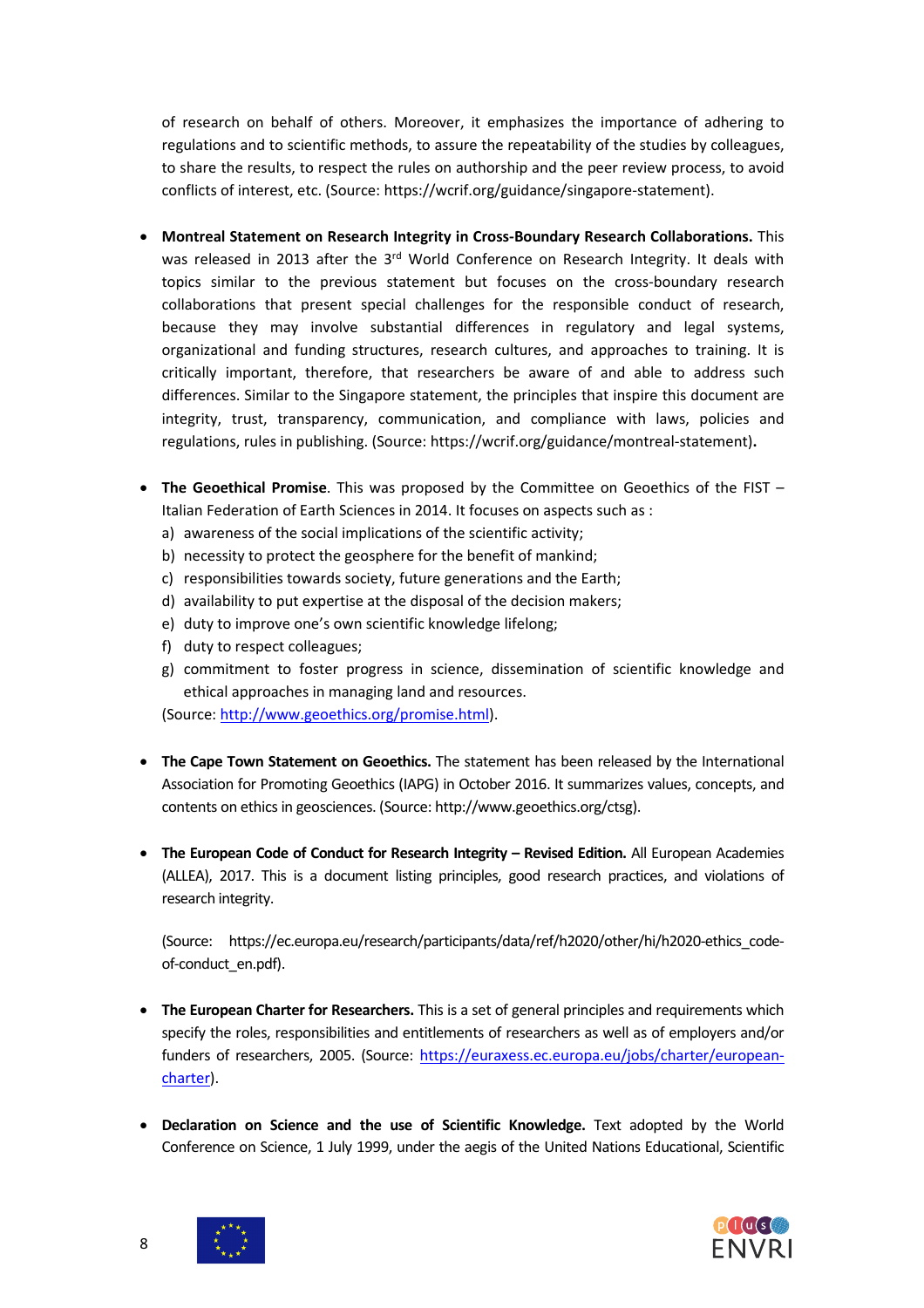and Cultural Organization (UNESCO) and the International Council for Science (ICSU). This declaration comprises a set of principles dealing with topics such as science for knowledge and knowledge for progress, science for peace, science for development, science in society and science for society. (Source: http://www.unesco.org/science/wcs/eng/declaration\_e.htm).

- **Ethics and Responsibility of Science.** International Council for Science (ICSU), Standing Committee on Responsibility and Ethics in Science (SCRES), 1999. (Source: [http://www.unesco.org/science/wcs/backgrounds/ethics.htm\)](http://www.unesco.org/science/wcs/backgrounds/ethics.htm)
- **Statement of Principles for Research Integrity.** Global Research Council, 2013. (Source: [http://www.dfg.de/download/pdf/dfg\\_magazin/internationales/130528\\_grc\\_annual\\_meetin](http://www.dfg.de/download/pdf/dfg_magazin/internationales/130528_grc_annual_meeting/grc_statement_principles_research_integrity.pdf) [g/grc\\_statement\\_principles\\_research\\_integrity.pdf\)](http://www.dfg.de/download/pdf/dfg_magazin/internationales/130528_grc_annual_meeting/grc_statement_principles_research_integrity.pdf).
- **Best Practices for Ensuring Scientific Integrity and Preventing Misconduct.** OECD Organisation for Economic Co-operation and Development global science forum, 2007. (Source: http://www.oecd.org/sti/sci-tech/40188303.pdf)
- **Statement on promoting the integrity of science and the scientific record.** International Council for Science (ICSU), Committee on Freedom and Responsibility in the conduct of Science (CFRS), September 2008. (Source: [https://council.science/publications/promoting](https://council.science/publications/promoting-the-integrity-of-science-and-the-scientific-record-2008)[the-integrity-of-science-and-the-scientific-record-2008\)](https://council.science/publications/promoting-the-integrity-of-science-and-the-scientific-record-2008).
- **Advisory Note "Science Communication".** International Council for Science (ICSU), Committee on Freedom and Responsibility in the conduct of Science (CFRS), January 2016. (Source: [https://council.science/cms/2017/04/Revised-Advisory-Note-on-Science-](https://council.science/cms/2017/04/Revised-Advisory-Note-on-Science-Communication.pdf)[Communication.pdf\)](https://council.science/cms/2017/04/Revised-Advisory-Note-on-Science-Communication.pdf).
- **Freedom, Responsibility and Universality of Science.** International Council for Science (ICSU), August 2014. (Source: [https://council.science/cms/2017/04/CFRS-brochure-2014.pdf\)](https://council.science/cms/2017/04/CFRS-brochure-2014.pdf).
- **Statement on the formulation of a code of conduct for research integrity for projects funded by the European Commission.** European Group on Ethics in Science and New Technologies (EGE). (Source: [https://ec.europa.eu/research/ege/pdf/research\\_integrity\\_ege\\_statement.pdf\)](https://ec.europa.eu/research/ege/pdf/research_integrity_ege_statement.pdf).
- **Codes of ethics and codes of conduct**. Developed by scientific associations, organizations and societies, focused on different disciplines (mining, petroleum, engineering geology, etc.) and in different countries. Among the different associations, the Geological Society of London and the American Geosciences Institute. These codes touch a wide range of aspects, not only related to the research activities but also to professional practice, so that they often propose rules for behaving in an ethical manner when one works in the private field, with industry, private clients, etc. Moreover, often they refer to practical situations and real cases. (Source: http://www.geoethics.org/codes.html).

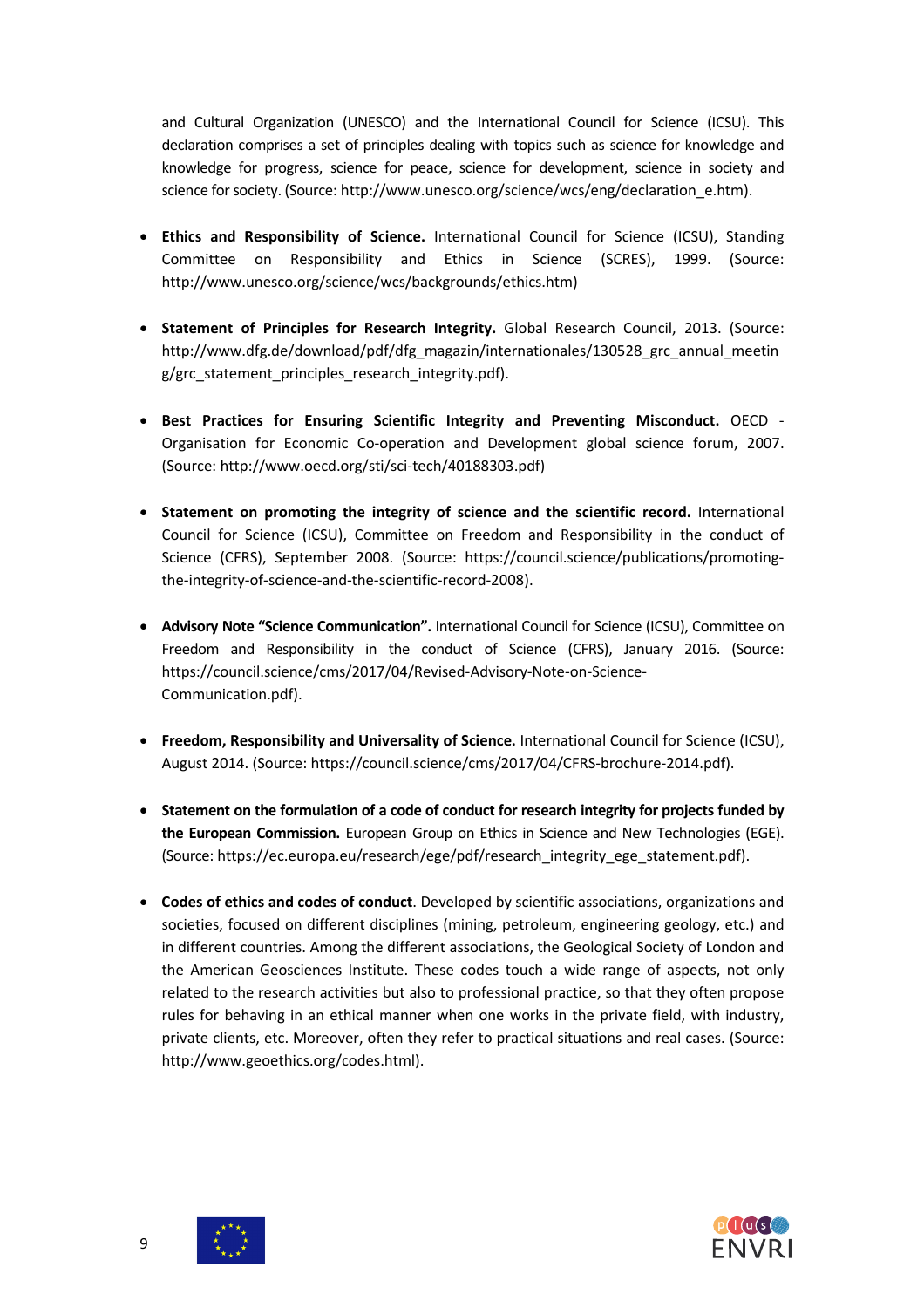### **5. STRUCTURE OF THE ETHICAL GUIDELINES**

The EGs are designed and developed as a set of ethical values in an agile framework. They provide a first orientation to researchers, technicians, and administrators including values supporting responsible scientific and technical activities.

The EGs are based on two fundamental concepts: responsibility and intellectual freedom.

Responsibility is a prerequisite to establish ethical best practices, activities, and functional capacity building.

Intellectual freedom is a prerequisite for being able to act responsibly and to take ethical decisions.

The EGs are structured in a main section containing fundamental ethical values and a subordinate section discussing some delicate matters of interest for RIs from an ethical perspective.

Ethical values included in the EGs refer to four ethical domains affecting RIs and their employees. The domains mirror the ethical profile of each scientist/technician/administrator, his/her relationships with colleagues and their working environment, the interaction with society, and their obligations towards the Earth system

In addition, numerous matters of RIs have social and ethical implications. They cover a wide variety of distinctive activities.

This version of the EGs considers "working environment", "data life cycle", "conflicts of interest", and "relationship with decision-makers" among the most important matters to be tackled from an ethical perspective. They are fundamental for a respectful and serene work atmosphere that is at the base of sound and fruitful scientific and technological activity, and beneficial for the science-society interface.

### **6. DEFINITIONS**

This section provides definitions of terms that RIs might use to prepare their ethical documents, realizing that a common and defined terminology is important to establish a common understanding within and between RIs.

#### **Ethics**

Ethics reflect the conduct of humans and sets the criteria to evaluate behaviors and choices in order to identify "good intentions" as well as the means to achieve them. It also addresses the moral duties of humans towards themselves and others, and what is the right thing to do when facing a decision. Regarding the practice of a profession, ethics is the identification of duties and rights that regulate the professional activity (deontology) by members of a social group, who are characterized by the possession of specific technical-scientific knowledge, methods, and tools for its application.



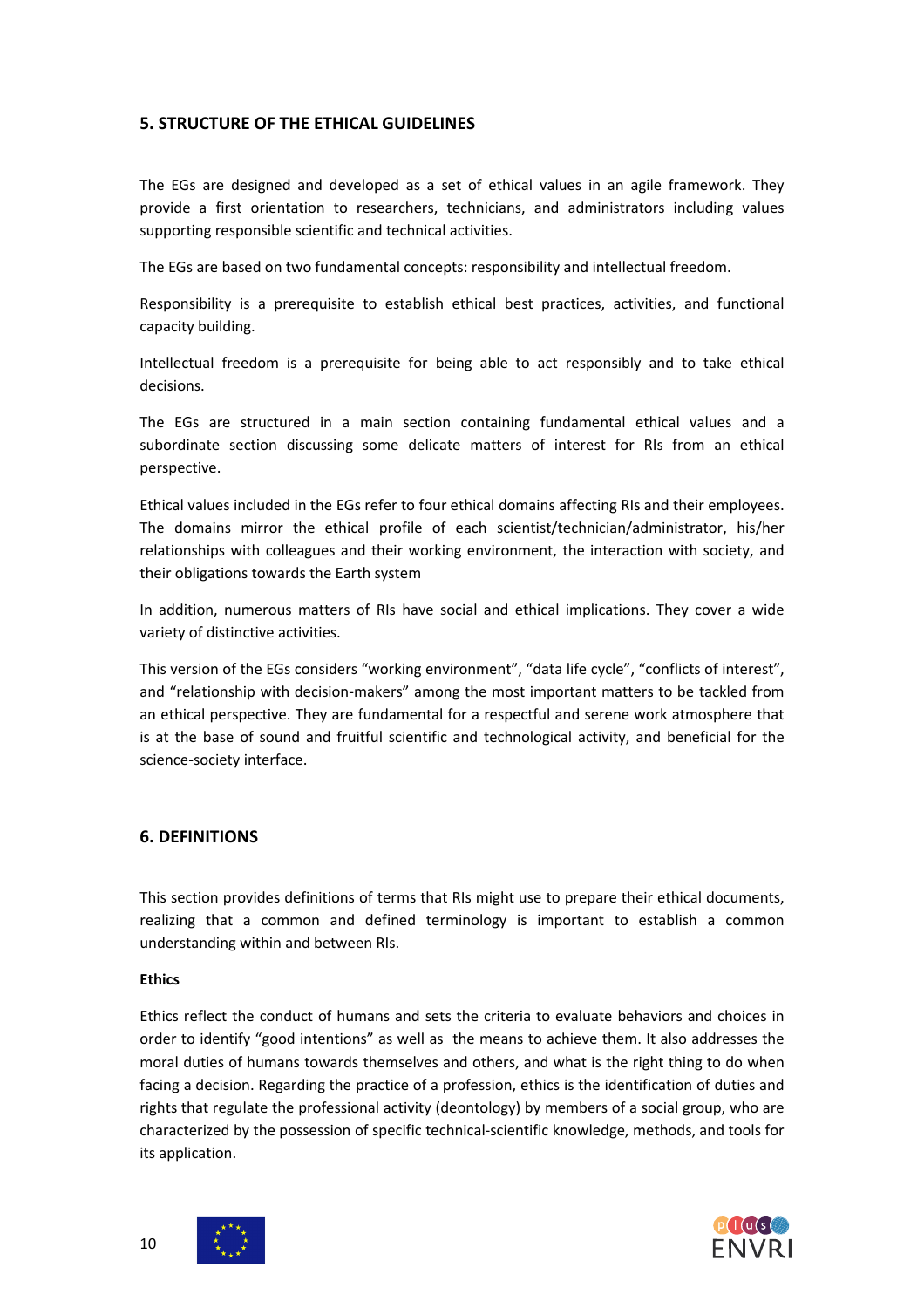### **Research integrity**

Research integrity is a set of ethical values, deontological duties and professional standards on which a responsible and correct conduct is founded by those who perform, finance or evaluate scientific research as well as by institutions that promote and realize it. The application of the values and the respect of deontology and professional standards guarantee the quality of research and contribute to an increase of reputation and public perception of science, with important repercussions to the scientific community and society.

### **Professional ethics**

Professional ethics encompass the personal and corporate standards of behavior expected by [professionals](https://en.wikipedia.org/wiki/Professional) belonging to a professional community.

### **Earth system**

The Earth system refers to physical, chemical, and biological Earth's constituents and their interacting processes and cycles both on the Earth's surface and its interior, capable to transform and/or transfer matter and energy throughout the whole system in ways that are governed by the laws of conservation of matter and energy. The Earth system consists of geosphere (the solid Earth), atmosphere, hydrosphere, cryosphere and biosphere.

### **Geosciences**

Geosciences (or Earth sciences) are a wide set of scientific, basic and applied, disciplines whose aims, methods, tools are used by geoscientists to investigate the Earth system in order to understand its composition, structure, forces, processes, dynamics, cycles, resources, and evolution, at different spatial and temporal scales and intervals. Geosciences analyse the interaction between Earth constituents, the relationships between planet Earth and other celestial bodies, the influence of human activities on geological deposits, processes, dynamics, and the ecosystem. Geosciences investigate both abiotic and biotic phenomena, the active and passive interaction between biological and a-biological processes and dynamics (for example corals and coral reefs, or biological matter and oil formation), how animal and vegetal life, and humans, can determine or influence rock and geologic deposit formation and modification.

Geoscience studies use direct and indirect methods to make observations and get data, and through models geoscientists provide deterministic or probabilistic scenarios to forecast the spatial and temporal occurrence and evolution of physical, chemical, and biological phenomena.

# **7. TIMING OF DELIVERABLES AND REVIEW**

As these reports are important for the stakeholders (RIs) and to the overall project review, we have conducted internal reviews of the documents. Each document thus has additional persons besides the team, which have written the deliverable and revised it before it has been submitted to the Commission by the project office (see Table 1).



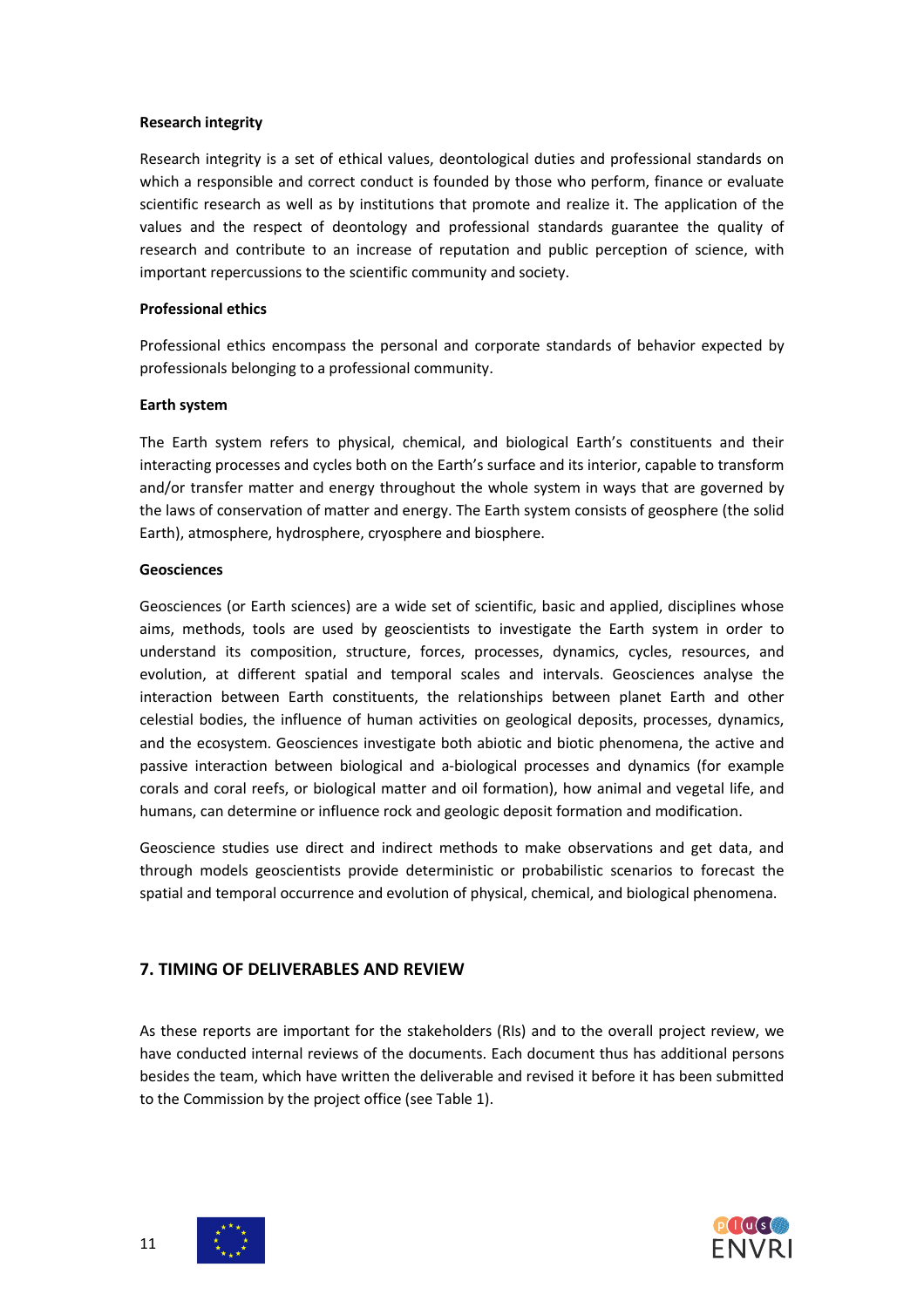#### TABLE 1 ROLES OF THE DELIVERABLE REVIEW

| <b>Role</b>                                                    | Task                                                                                                                    | <b>Appointed by</b> |
|----------------------------------------------------------------|-------------------------------------------------------------------------------------------------------------------------|---------------------|
| <b>Mairi Best</b><br>(Technical expert)                        | Technical, editorial and<br>scientific review of the<br>document – done by internal<br>expert.                          | Theme leader        |
| Laura Beranzoli<br>(RI expert)<br>Consultation in Activecollab | User community (RI)<br>representative who mainly<br>analyzes the usability of the<br>deliverable for Stakeholders.      | RI's leader         |
| Silvia Peppoloni<br>(usually WP leader)                        | Decision that the reviewer<br>comments are sufficiently well<br>taken care and the deliverable<br>quality is acceptable | WP leader           |

### **8. CONCLUSIONS**

The EGs for RIs have been developed as a tool to support the creation of a common ethical space despite the differences in services and data provided as a consequence of the peculiarities of each RI.

The mid-term review of ENVRIplus project had highlighted the importance and meaningful contribution of the WP13 deliverable D13.1 (online ethical questionnaire and results of the survey) to the ENVRIplus project, since the work done "*has already substantially increased sensitivity to and engagement with relevant ethical issues*".

The questionnaire had pointed out that most of the interviewees recognized the importance of ethical and social aspects in scientific and technological activities. They were also aware that neglecting those aspects could be problematic, especially if activities have societal implications.

The deliverable D13.2 (ethical label template) was the first practical tool to help the ENVRI community to address ethical and societal issues, providing a template for characterizing easily a project product to be released both to specialist and not-specialist, highlighting through a standard format those ethical and social aspects.

Now the EGs is an additional, fundamental step to provide the ENVRI community with a tool that has a twofold goal: One is to give a point of reference to those working at an RI, supporting them to declare personal obligations and to assure the integrity of their activities. Second, to fix a starting point in tracing the RIs path in developing specific ethical guidelines and codes of conduct for each RI, so that better working conditions can be assured and society can be served in a fully trustfulness atmosphere.

Finally, the EGs should be branded as an ENVRI product.



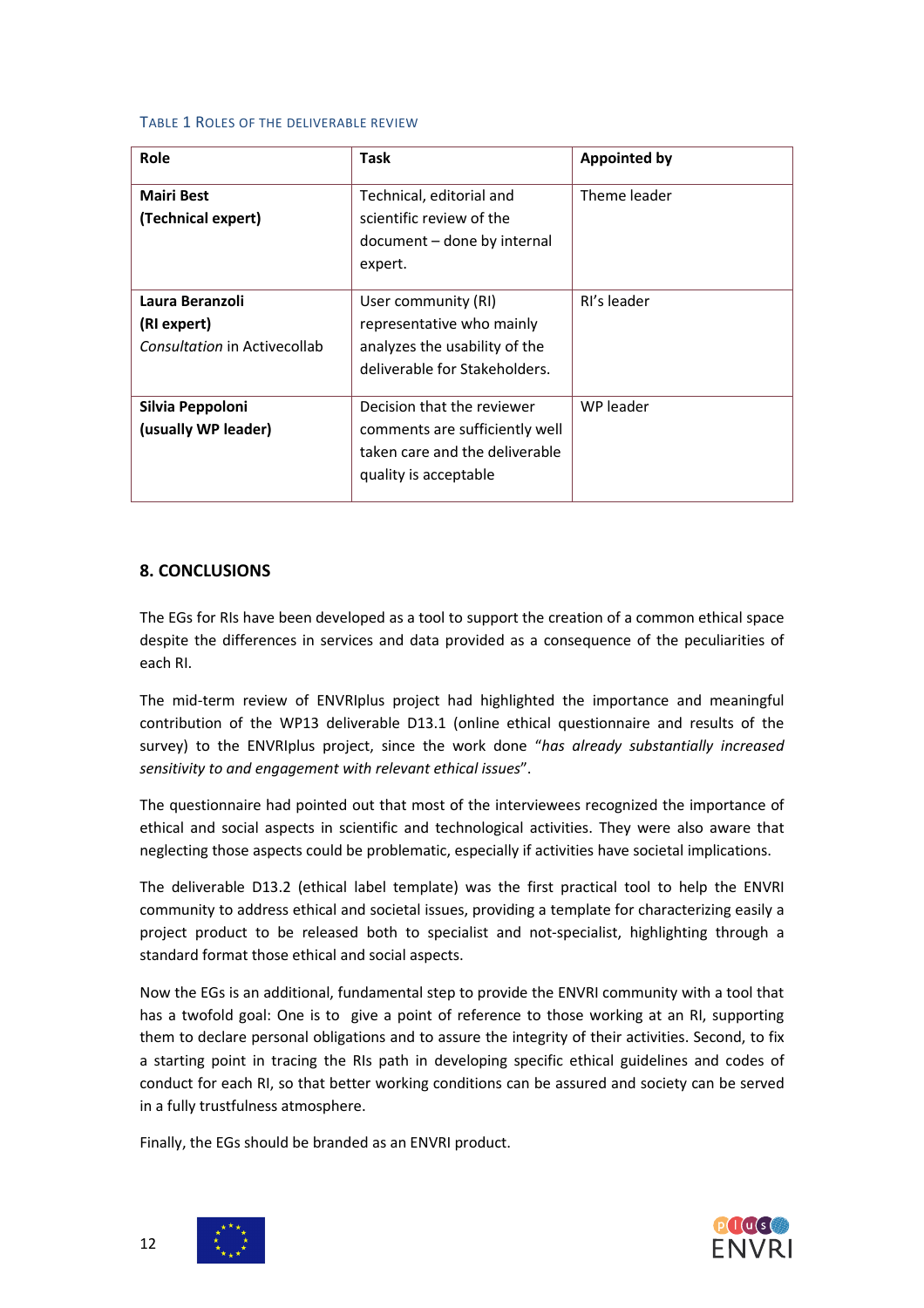### **9. IMPACT ON PROJECT**

The EGs are a practical tool that each RI of the ENVRI community might consider to shape own ethical guidelines and codes of conduct.

The EGs provide an ethical framework to configure problems and development prospects of RIs while dealing with internal organization and external relationships.

In any case, the EGs are an ethical compass for individual scientists, technicians, and administrators working at RIs' helping to create a common ethical background among different scientific and technological communities.

### **10. IMPACT ON STAKEHOLDERS**

Scientific and technological communities more aware of their ethical and societal obligations towards their members and society as a whole can be capable of achieving their institutional goals in a more responsible way.

Since one of the main goals of RIs is to provide excellent services and data for the benefit of society, RIs cannot neglect ethical and social implications affecting those services and data, at the risk of losing credibility and the trust of society.

# **REFERENCES**

ENVRIplus Deliverables

- Di Capua G., Peppoloni S., Haslinger F., Marti M. (2018). D13.2 Ethical label template + Appendix A, p.16, ENVRIplus project[, http://www.envriplus.eu/wp](http://www.envriplus.eu/wp-content/uploads/2015/08/D13.2-Ethical-label-template.pdf)[content/uploads/2015/08/D13.2-Ethical-label-template.pdf.](http://www.envriplus.eu/wp-content/uploads/2015/08/D13.2-Ethical-label-template.pdf)
- Peppoloni S., Di Capua G., Haslinger F. (2017). D13.1 Questionnaire to analyse the ethical and social issues and assessment report on questionnaire answers + Appendix A and B, p.72, ENVRIplus project[, http://www.envriplus.eu/wp-content/uploads/2015/08/D13.1.pdf.](http://www.envriplus.eu/wp-content/uploads/2015/08/D13.1.pdf)

Documents on science ethics and research integrity

- EPOS Ethics issues (draft). Courtesy Massimo Cocco EPOS.
- ICOS ethical rules (draft). Courtesy Werner Kutsch ICOS.
- Singapore Statement on Research Integrity (2010). Website: [https://wcrif.org/guidance/singapore-statement.](https://wcrif.org/guidance/singapore-statement)
- Montreal Statement on Research Integrity in Cross-Boundary Research Collaborations (2013). Website[: https://wcrif.org/guidance/montreal-statement.](https://wcrif.org/guidance/montreal-statement)
- The Geoethical Promise (2014). Website: [http://www.geoethics.org/promise.html.](http://www.geoethics.org/promise.html)
- The Cape Town Statement on Geoethics (2016). Website: http://www.geoethics.org/ctsg.



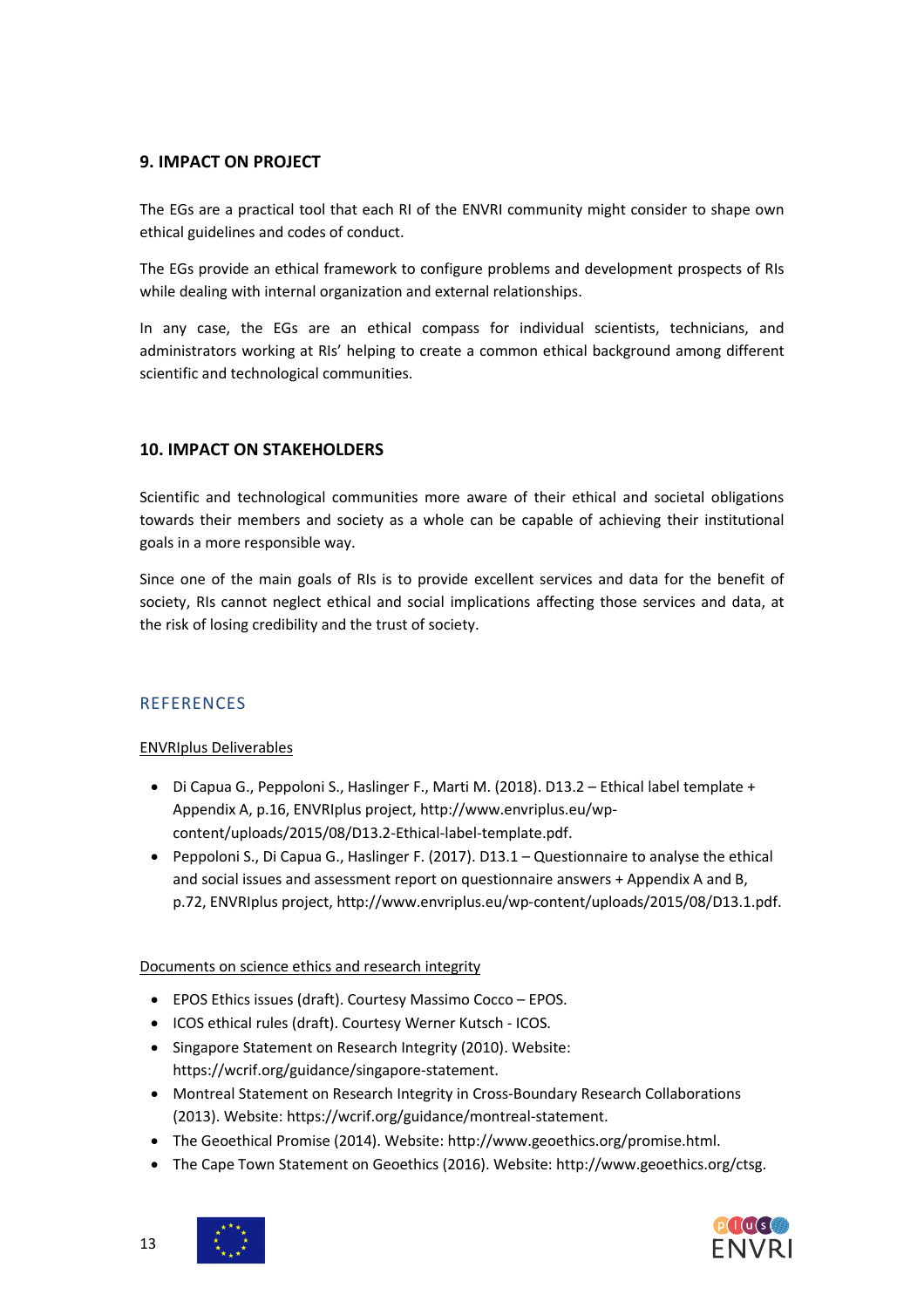- The European Code of Conduct for Research Integrity Revised Edition (2017). Website: [https://ec.europa.eu/research/participants/data/ref/h2020/other/hi/h2020-ethics\\_code](https://ec.europa.eu/research/participants/data/ref/h2020/other/hi/h2020-ethics_code-of-conduct_en.pdf)[of-conduct\\_en.pdf.](https://ec.europa.eu/research/participants/data/ref/h2020/other/hi/h2020-ethics_code-of-conduct_en.pdf)
- The European Charter for Researchers (2015). Website: [https://euraxess.ec.europa.eu/jobs/charter/european-charter.](https://euraxess.ec.europa.eu/jobs/charter/european-charter)
- Declaration on Science and the use of Scientific Knowledge (1999). Website: [http://www.unesco.org/science/wcs/eng/declaration\\_e.htm.](http://www.unesco.org/science/wcs/eng/declaration_e.htm)
- Ethics and Responsibility of Science (1999). Website: [http://www.unesco.org/science/wcs/backgrounds/ethics.htm.](http://www.unesco.org/science/wcs/backgrounds/ethics.htm)
- Statement of Principles for Research Integrity (2013). Website: [http://www.dfg.de/download/pdf/dfg\\_magazin/internationales/130528\\_grc\\_annual\\_meeti](http://www.dfg.de/download/pdf/dfg_magazin/internationales/130528_grc_annual_meeting/grc_statement_principles_research_integrity.pdf) [ng/grc\\_statement\\_principles\\_research\\_integrity.pdf.](http://www.dfg.de/download/pdf/dfg_magazin/internationales/130528_grc_annual_meeting/grc_statement_principles_research_integrity.pdf)
- Best Practices for Ensuring Scientific Integrity and Preventing Misconduct (2007). Website: [http://www.oecd.org/sti/sci-tech/40188303.pdf.](http://www.oecd.org/sti/sci-tech/40188303.pdf)
- Statement on promoting the integrity of science and the scientific record (2008). Website: [https://council.science/publications/promoting-the-integrity-of-science-and-the-scientific](https://council.science/publications/promoting-the-integrity-of-science-and-the-scientific-record-2008)[record-2008.](https://council.science/publications/promoting-the-integrity-of-science-and-the-scientific-record-2008)
- Advisory Note "Science Communication" (2016). Website: [https://council.science/cms/2017/04/Revised-Advisory-Note-on-Science-](https://council.science/cms/2017/04/Revised-Advisory-Note-on-Science-Communication.pdf)[Communication.pdf.](https://council.science/cms/2017/04/Revised-Advisory-Note-on-Science-Communication.pdf)
- Freedom, Responsibility and Universality of Science (2014). Website: [https://council.science/cms/2017/04/CFRS-brochure-2014.pdf.](https://council.science/cms/2017/04/CFRS-brochure-2014.pdf)
- Statement on the formulation of a code of conduct for research integrity for projects funded by the European Commission (2015). Website: [https://ec.europa.eu/research/ege/pdf/research\\_integrity\\_ege\\_statement.pdf.](https://ec.europa.eu/research/ege/pdf/research_integrity_ege_statement.pdf)
- Codes of ethics and codes of conduct (2018). Website: http://www.geoethics.org/codes.html.

# Papers

- Di Capua G., Peppoloni S. and Bobrowsky P.T. (2017). The Cape Town Statement on Geoethics. Annals of Geophysics, Vol. 60, Fast Track 7, doi: 10.4401/ag-7553.
- Matteucci R., Gosso G., Peppoloni S., Piacente S., Wasowski J. (2014). The Geoethical Promise: A Proposal. Episodes, vol. 37, n. 3, pp. 190-191.

# APPENDICES

• Appendix A: Ethical Guidelines for RIs



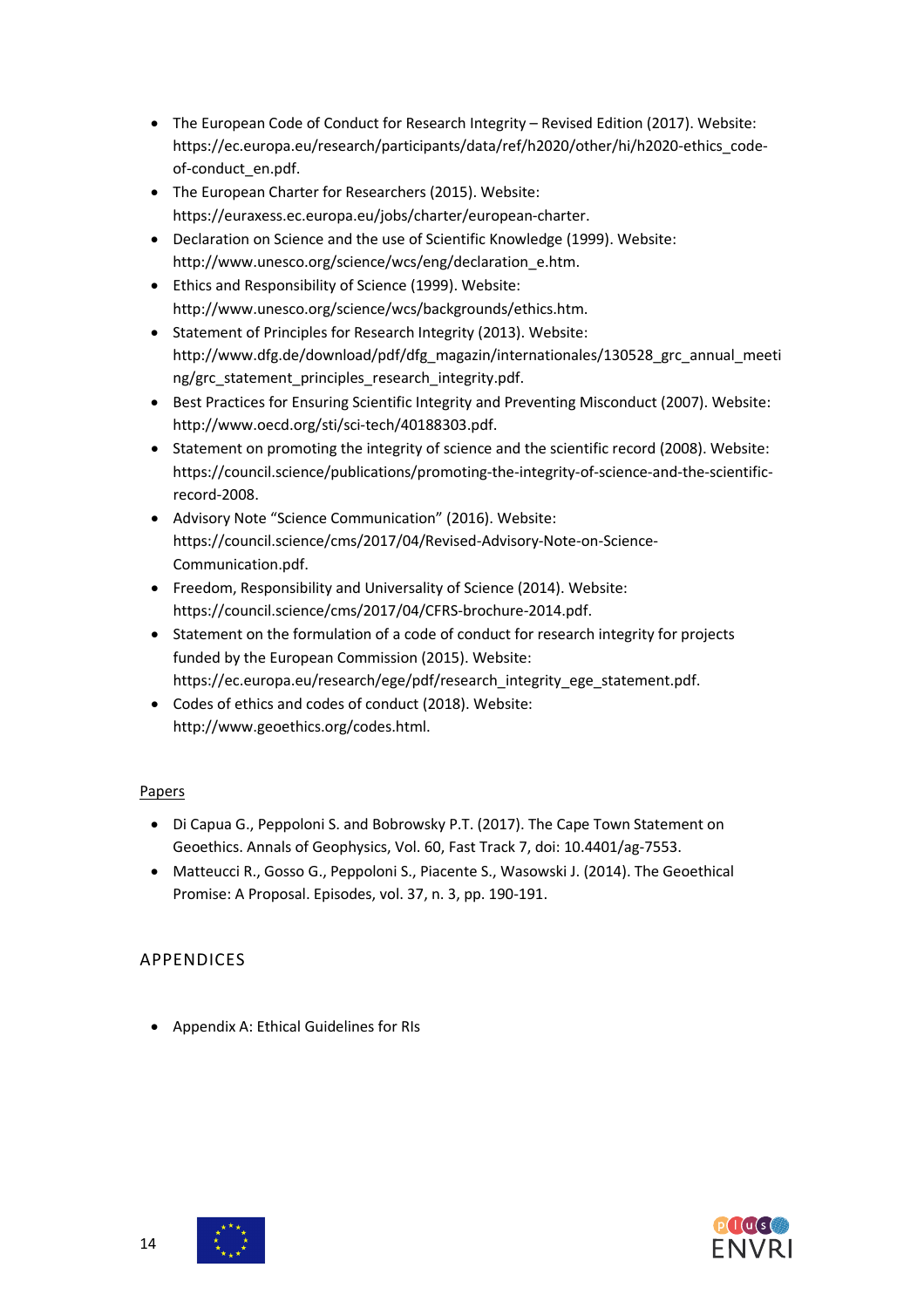ENVRIplus DELIVERABLE



# D13.3

# Appendix A

# Ethical Guidelines for RIs

# WORK PACKAGE 13 – DEVELOPING AN ETHICAL FRAMEWORK FOR RIs

# **LEADING BENEFICIARY:** ISTITUTO NAZIONALE DI GEOFISICA E VULCANOLOGIA

| Author(s):        | <b>Beneficiary/Institution</b>                 |
|-------------------|------------------------------------------------|
| Giuseppe Di Capua | Istituto Nazionale di Geofisica e Vulcanologia |
| Silvia Peppoloni  | Istituto Nazionale di Geofisica e Vulcanologia |
| Florian Haslinger | <b>ETH Zurich</b>                              |
| Michèle Marti     | FTH 7urich                                     |

**Accepted by**: Silvia Peppoloni (WP 13 leader) **Deliverable type**: REPORT **Dissemination level**: PUBLIC **Deliverable due date**: 30.11.2018 **Actual Date of Submission**: 30.11.2018



1

**A document of ENVRIplus project - [www.envri.eu/envriplus](http://www.envri.eu/envriplus)**

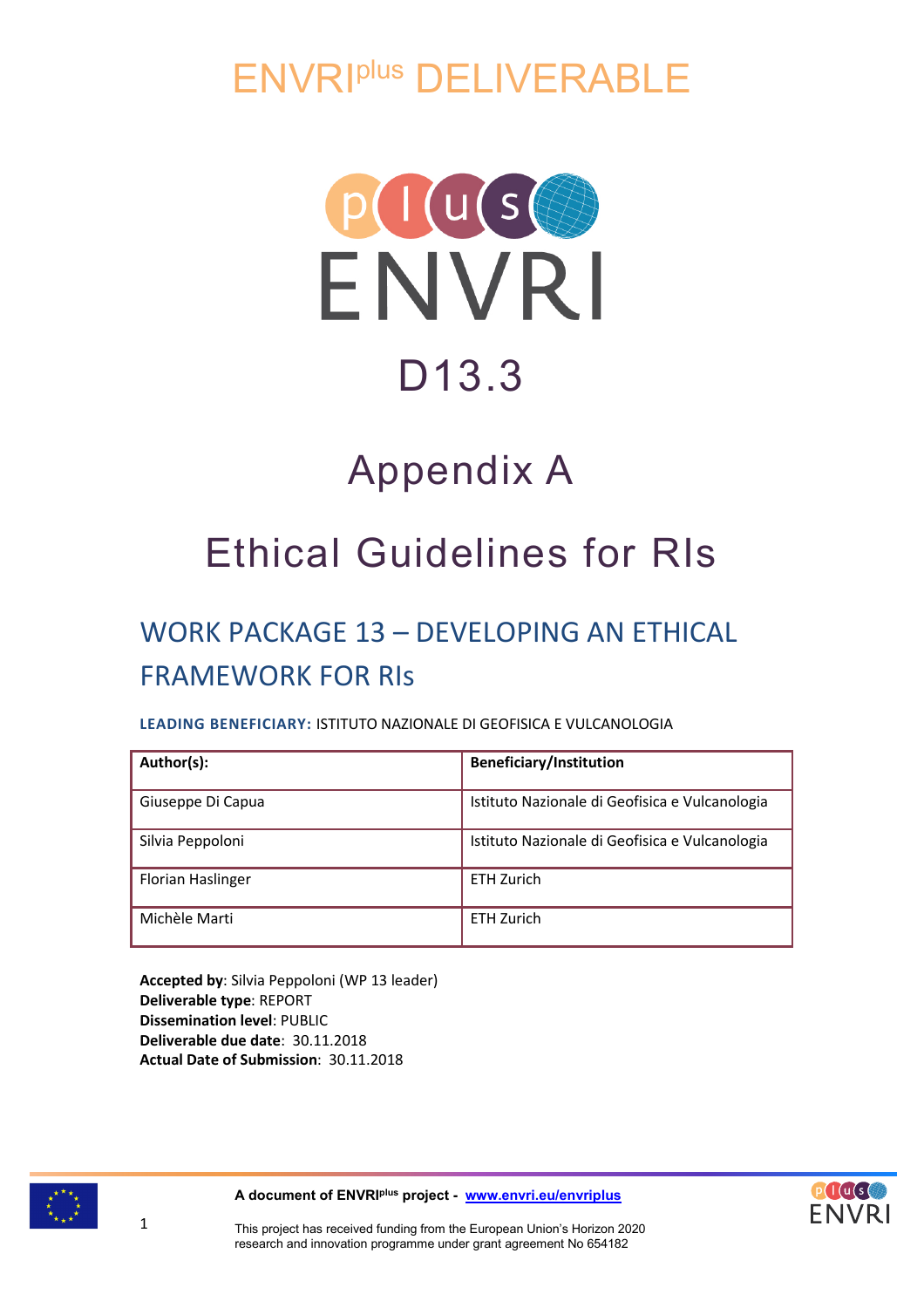# TABLE OF CONTENT

| 1. PREAMBLE                                                                          | 3  |
|--------------------------------------------------------------------------------------|----|
| <b>2. INTRODUCTION</b>                                                               | 3  |
| 3. PURPOSE OF THE ETHICAL GUIDELINES                                                 | 4  |
| <b>4. RESPONSIBILITY AND INTELLECTUAL FREEDOM</b>                                    | 4  |
| 5. ETHICAL DOMAINS AND FUNDAMENTAL VALUES                                            | 5  |
| 5.1 Individual domain                                                                | 5  |
| 5.2 Interpersonal domain (relationships among colleagues and working<br>environment) | 6  |
| 5.3 Societal domain (relationships with society)                                     | 7  |
| 5.4 Environmental domain (relationships with the Earth system)                       | 9  |
| <b>6. INTER-DOMAINS MATTERS</b>                                                      | 9  |
| <b>6.1 Working environment</b>                                                       | 9  |
| 6.2 Data life cycle                                                                  | 10 |
| <b>6.3 Conflicts of interest</b>                                                     | 12 |
| <b>6.4 Relationship with decision makers</b>                                         | 13 |
| <b>7. CONCLUSIONS</b>                                                                | 13 |
| <b>REFERENCES</b>                                                                    | 14 |





 $\begin{matrix} \star^{\star} & \star_{\star} \\ \star & \star_{\star} \\ \star_{\star_{\star}\star} & \star \end{matrix}$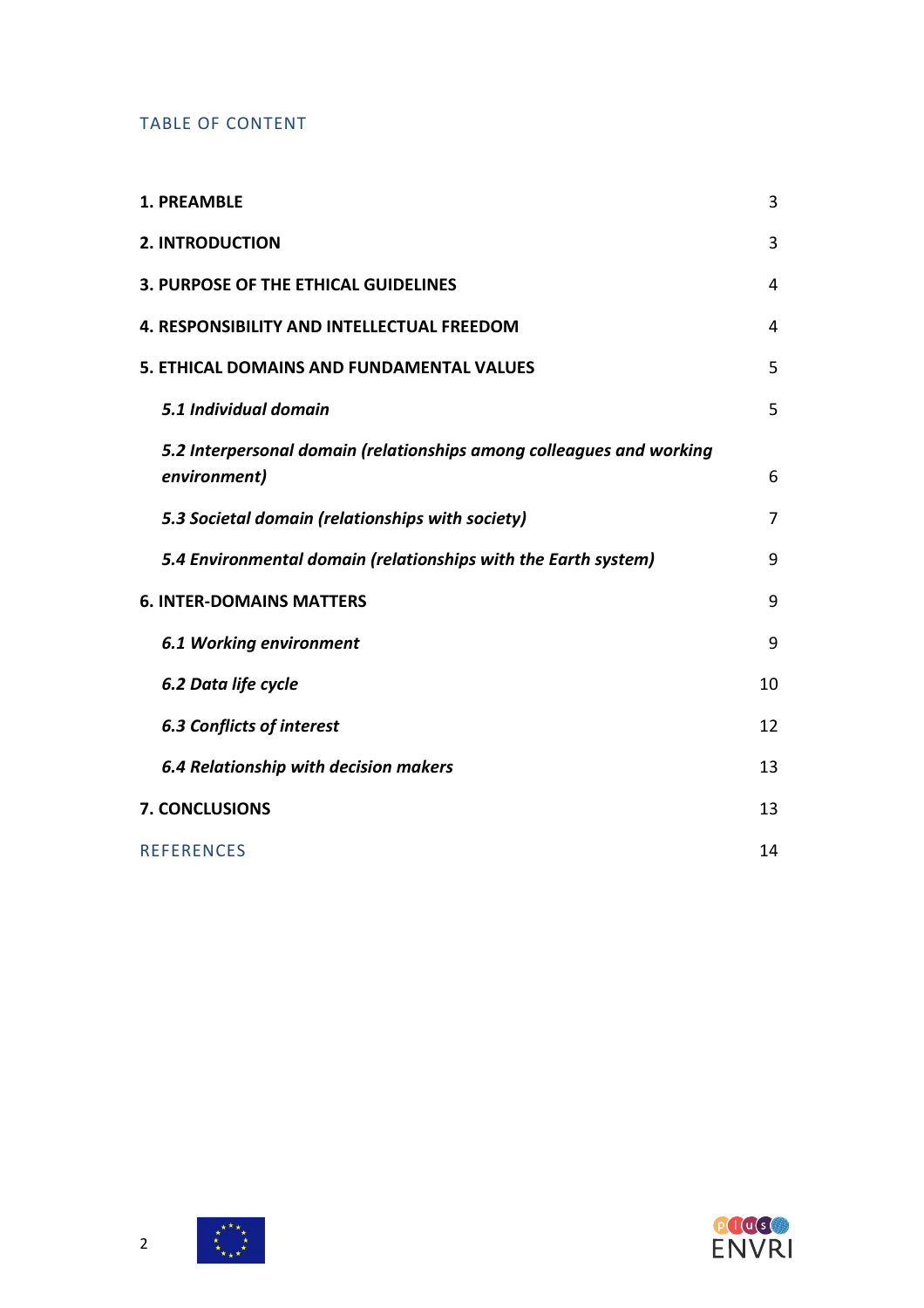### **1. PREAMBLE**

As indicated by the European Group on Ethics in Science and New Technologies: "*Scientific misconduct is a matter of concern for all the actors involved in research. A procedure devoted to the analysis of any indication of misconduct and to the identification of the participants responsible for irregular behaviours should be put into practice. That system should include specific protection of whistle-blowers. The institutions that are the contractors with the European Commission have a responsibility to act to ensure integrity.*"

Ethical guidelines and codes of conduct are means fundamental to eliminate or, at least, to reduce unethical behaviours and unprofessional and/or unacceptable practices in research and technological activities.

In order to improve the working conditions of scientific communities and the observance of ethical conduct, the mere adoption of guidelines or codes may not be sufficient. In fact, the observance of values and practices deemed ethical (contained in guidelines or codes) should not be confused with the essential ethical training that each geoscientist should receive in order to reach a higher level of integrity, respectability, and credibility within the community of reference. Ethical behaviours and decisions can only come from a responsible choice, made freely, and ethics of responsibility must not be confused with ethics embodied by guidelines and code itself. The deep meaning of ethics for a professional is to be honest with respect to their own work and in relationships with colleagues and end users, and to assure societal and environmental stewardship.

### **2. INTRODUCTION**

The Ethical Guidelines (EGs) for Research Infrastructures (RIs) are meant to help scientists and RIs retain professional integrity as they fulfil their personal, interpersonal and institutional activities and interact with society and the environment.

As stated by the ALLEA - All European Academies in its Code of Conduct for Research Integrity "*A basic responsibility of the research community is to formulate the principles of research, to define the criteria for proper research behaviour, to maximize the quality and robustness of research, and to respond adequately to threats to, or violations of, research integrity… The primary purpose… is to help realise this responsibility and to serve the research community as a framework for self-regulation.*"

The EGs have been prepared in line with the ALLEA indications and consider responsibility as the ethical criterion on which to base appropriate behaviours and practices to make excellent science and to serve the science community and society. A constellation of values considered as the fundamental behavioral system to take decisions and to measure the level of integrity of individuals and institutions are provided.

Ethical values included in the EGs refer to four domains affecting RIs as well as individual scientists. The domains refer to the ethical profile of each geoscientist, his/her relationships with colleagues, the interaction with society and the Earth system.



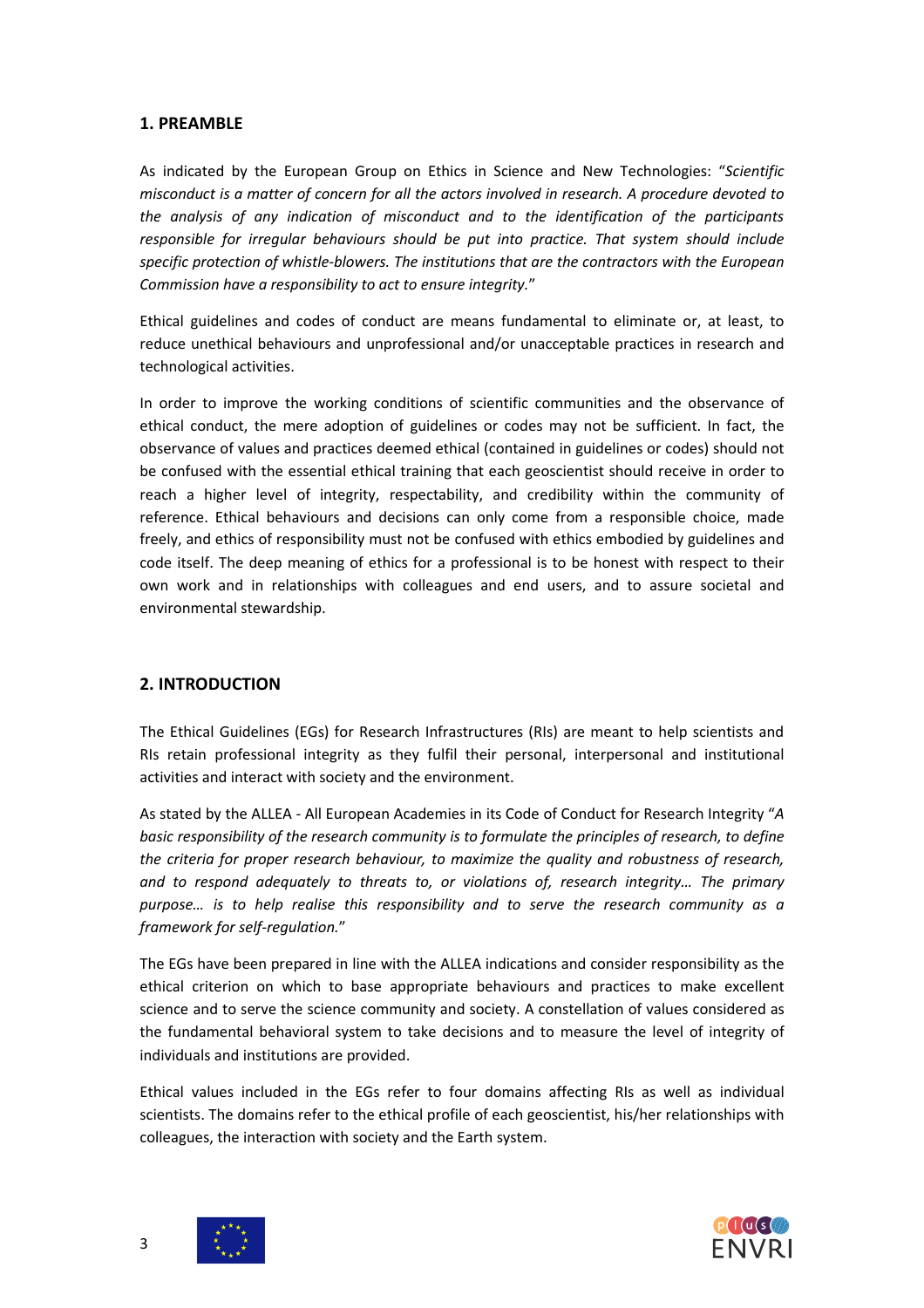### **3. PURPOSE OF THE ETHICAL GUIDELINES**

The EGs provide a general framework of values to be considered in research and for technological implementation. In order to promote responsibility, intellectual freedom and integrity among RIs operators, a greater professionalism in the conduct of research and a more respectful, fair and cooperative working environment has to be established to assure highquality services and to facilitate excellent science. Moreover, the EGs focus on important aspects with respect to the relationship between scientists and society, intended in all its diverse component parts (such as decision-makers, local authorities, government agencies, industry, and citizens), which represent the final users of the scientific results and services.

The EGs aim at supporting RIs in developing their own ethical guidelines and/or codes of conduct by suggesting values on which to base correct behaviour and best practices for the benefit of the scientific community and society as a whole.

The EGs have the goal to push governing bodies of RIs to create their own ethical guidelines, codes of conduct and self-regulation documents, and to make ENVRI communities including scientist, technicians and administrators more aware of ethical and social obligations related to individual and team activities.

Institutional duties of RIs should not create a conflict with values suggested in these EGs.

### **4. RESPONSIBILITY AND INTELLECTUAL FREEDOM**

The responsibility expresses the commitment to answer to someone (individuals, institutions, organizations, society in general) for one's own actions and their potential consequences. Responsibility implies the obligation to satisfactorily perform or complete a mandatory task that has a consequent "penalty for failure". With reference to the scientific community, a potential failure should not only be intended from a legal point of view, but also in terms of loss of credibility, trust or reliability, or an impairment of the relationship with colleagues and stakeholders.

Taking responsibility means to act rationally and coherently with respect to the purpose attempted, but also to consider the impact one's choices have on one's own credibility, and/or colleagues, and/or society, and/or the natural environment.

Responsibility means to answer for one's own actions and being competent to execute the actions requested and/or to solve a specific problem.

To ensure responsible conduct, every duty of an RI needs to be executed with best efforts respecting high standards in application of scientific methods and technologies, organizing effective and respectful working environment, and developing beneficial activities.

Responsibility is a prerequisite to establish ethical best practices, activities, and working capacity building.



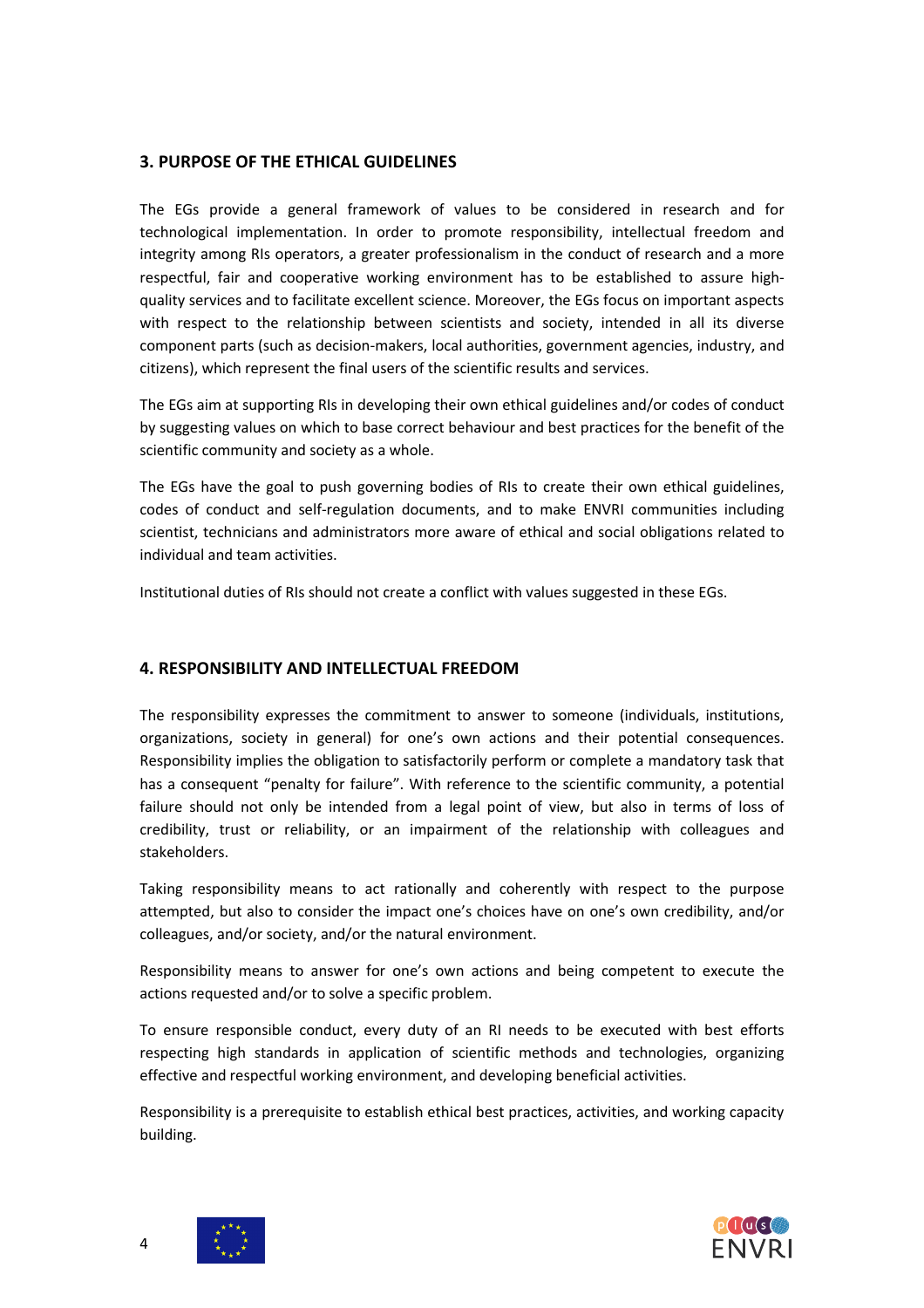Intellectual freedom, that encompasses the freedom to hold, receive, and disseminate ideas without restriction (even if controversial or unpopular), is a fundamental prerequisite for assuring responsibility. The absence of intellectual freedom prejudices the possibility of conducting activities in a responsible way and taking ethical decisions.

Harassment, discrimination, bullying, conflicts of interest, and pressure at work can result in a lack of intellectual freedom. These kinds of behaviour offend the dignity of the person, threaten the serene work atmosphere and more generally limit freedom in acting responsibly and making ethical choices. As a consequence, they seriously undermine not only the integrity and credibility of the science community, but also in turn the quality of scientific work. The need for the science community to ensure that working and educational environments are respectful and inclusive and that unacceptable behaviours are identified and effectively policed, is increasingly being recognised in the policies and ethical codes of professional geoscience organisations.

RIs have to guarantee to their operators the intellectual freedom to develop new ideas and projects without putting their staff in jeopardy of losing their jobs or their position in the organization. This is the case especially when RIs operate in association with industry or any other group with legitimate partisan interests. It is crucial that the freedom to conduct research, to speak, and to publish without interference or penalty is respected and maintained. Intellectual freedom must not be used by RIs operators to undermine RIs' credibility and respectability.

### **5. ETHICAL DOMAINS AND FUNDAMENTAL VALUES**

Ethical domains are the areas of application of the EGs. They take into account that RIs' operators can act at various scales, and therefore they have to deal with diverse ethical levels of interactions: starting from the correctness and the benignity of individual behaviours, which necessarily influences the working experience as well as the interaction with colleagues, society and the environment.

The goodness of a behaviour is best measured based on values. These values refer to the four ethical domains discussed in the following: individual, inter-personal, societal, and environmental.

### **5.1 Individual domain**

The individuals working for a RI ensure its functionality. The value and benefits of research and technological implementations vitally depend on the honesty and integrity of their developers.

The individual domain follows the guiding principle: "doing the best at work". It is based on personal skills and abilities, which have to be developed, strengthened, and maintained at a high level of competence and professionalism. But only the convinced adhesion to a set of ethical values can guarantee that RIs' operators take full responsibility for the trustworthiness of their activity and for the integrity of their actions.

Responsible scientists, technicians, and administrators of RIs should respect the following values:





5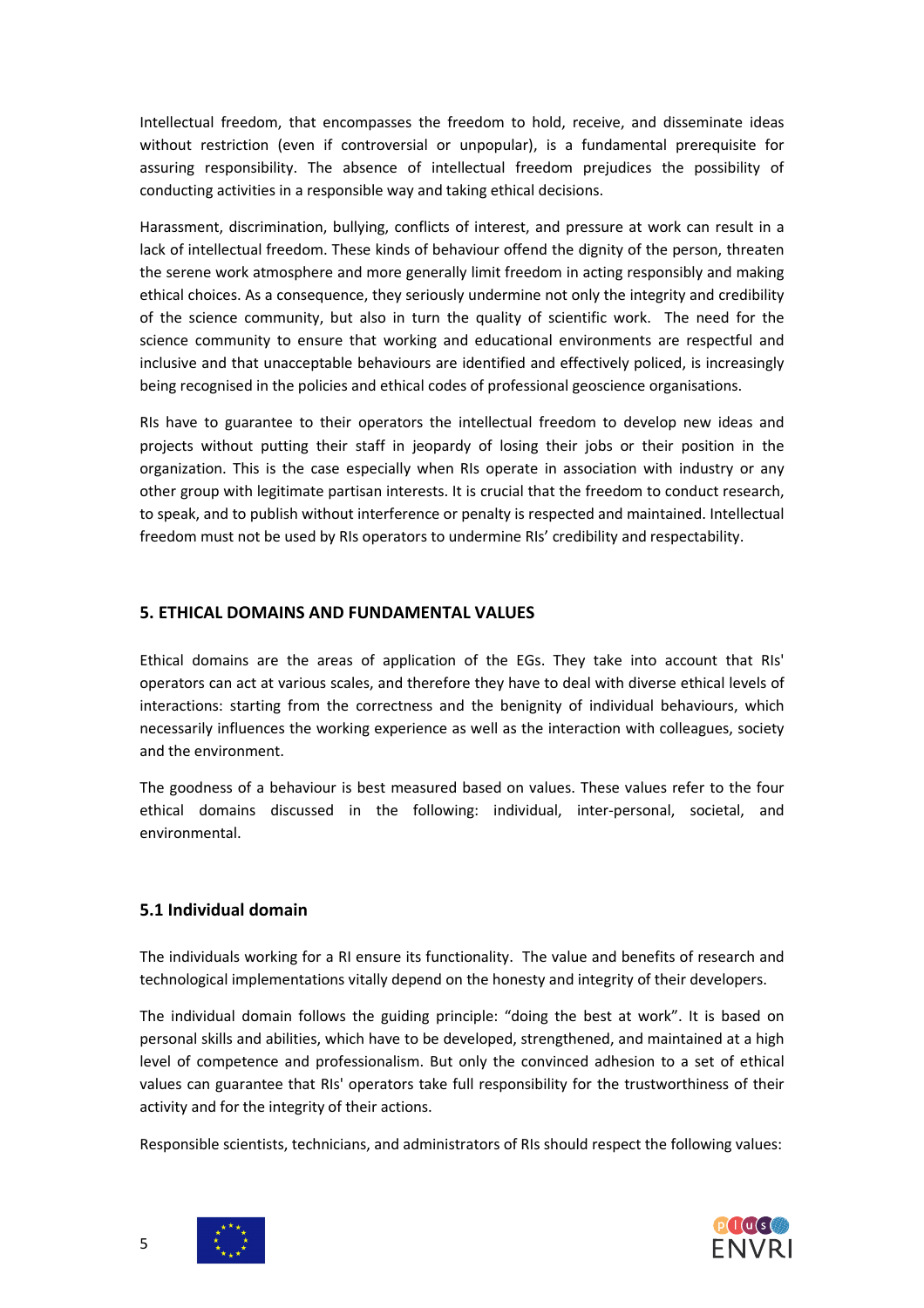- Honesty
- Awareness
- **Integrity**
- Transparency
- **Reliability**
- **Competence**

These values imply:

- Respect for oneself and others.
- Regular training and life-long learning.
- Strict application of scientific methods; reliability of technical practice; conclusions based on critical analysis of the evidence; findings and interpretations fully and objectively developed.
- Professionalism in planning, organizing, conducting or participating in activities and projects.
- Sharing knowledge at all levels as a valuable activity, including communicating science and results, taking into account intrinsic limitations such as probabilities and uncertainties.
- Verifying the sources of information and data; keeping accurate records in the data life cycle; applying objective, unbiased peer-review processes to technical and scientific publication; guaranteeing the recognition of authorship and merits.
- Convinced adherence to laws, regulations and policies related to research and technological activities.
- Disclosing and solving conflicts of interest.
- Consciousness of the existence of ethical implications in one's own activities, and of the responsibility of being a social actor.

# **5.2 Interpersonal domain (relationships among colleagues and working environment)**

The interpersonal domain refers to the relationships between colleagues, to the management of multidisciplinary research and to the internal relationships between individuals and hosting research institutions and bodies.

The values proposed can contribute to establishing a responsible and respectful working environment in which cooperation, merit and multidisciplinarity are essential requisites to achieve common goals, to find the most suitable solution for complex geoscientific challenges, and to assure adequate competences for managing projects.

RIs of the ENVRI community have the duty to plan, establish, manage, and coordinate services for the benefit of the scientific community and society. At the same time, RIs have an ethical responsibility to establish a working environment in which professional competition, that is a stimulus to raising the quality of activities and outcomes, is balanced by shared ethical values that prevent abuses and unfair behaviour among their staff and promote trustworthiness of research activity and technical practice .



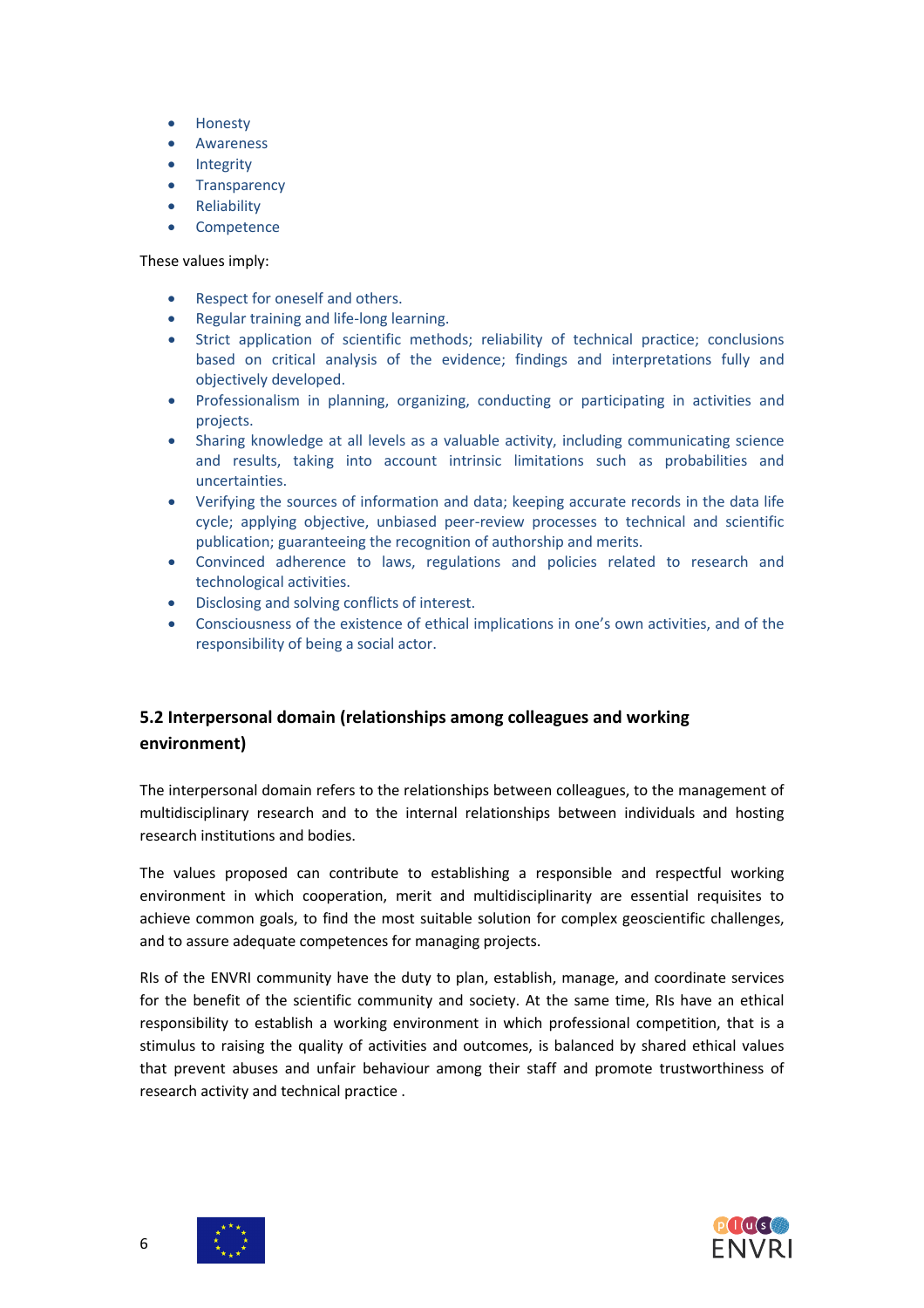The following values are proposed as essential ideal elements for a respectful and fertile working environment:

- Respect
- Reciprocity
- Courtesy
- Responsible Leadership
- **Sharing**
- Cooperation
- Inclusivity
- Multidisciplinarity
- **Safety**

### These values imply:

- Respecting different approaches, ideas, perspectives, expertise and methods of colleagues and stakeholders, fostering mutual understanding.
- Accepting a fair debate with hypotheses and theories that disagree, sharing information and data, being respectful of authorship and the intellectual property.
- Professional courtesy and fairness in team working.
- Zero tolerance against research misconduct, irresponsible practices, harassment, discrimination, and bullying.
- Developing policies and offices to foster ethics, inclusivity, accessibility and participation, and to denounce retaliations.
- Guaranteeing trustworthiness of research activity and technical practice.
- Creating and sustaining working environments that encourage integrity through education, clear policies, and reasonable standards for advancement.
- Defining roles and responsibilities in a working team, taking into account as much as possible personal expectations, competences, and needs.
- Responsible leadership in team management capable to support the group, to promote responsibility among colleagues, and to guarantee high professional competence and top level ethical requirements.
- Defining clear institutional regulations and policies related to research and technological activities that favour human and professional respect within teams.
- Taking responsibility, recognizing merits, developing multidisciplinary approaches.
- Respecting intellectual property and rules on authorship, fighting plagiarism or data manipulation, assuring safety and protection of shared data.

# **5.3 Societal domain (relationships with society)**

This domain describes the relationship between RIs and society. The activities carried out by the RIs aim at gaining and providing scientific knowledge, which may impact society as a whole or parts of it. Those impacts imply ethical implications.

RIs task in society is to provide different stakeholders with data, studies, results, and expertise whose access is regulated by "ad hoc" rules, on the basis of their final use.

The societal domain comprises responsibilities for the communication and dissemination of data and findings, education of citizens and their direct involvement in scientific and technological



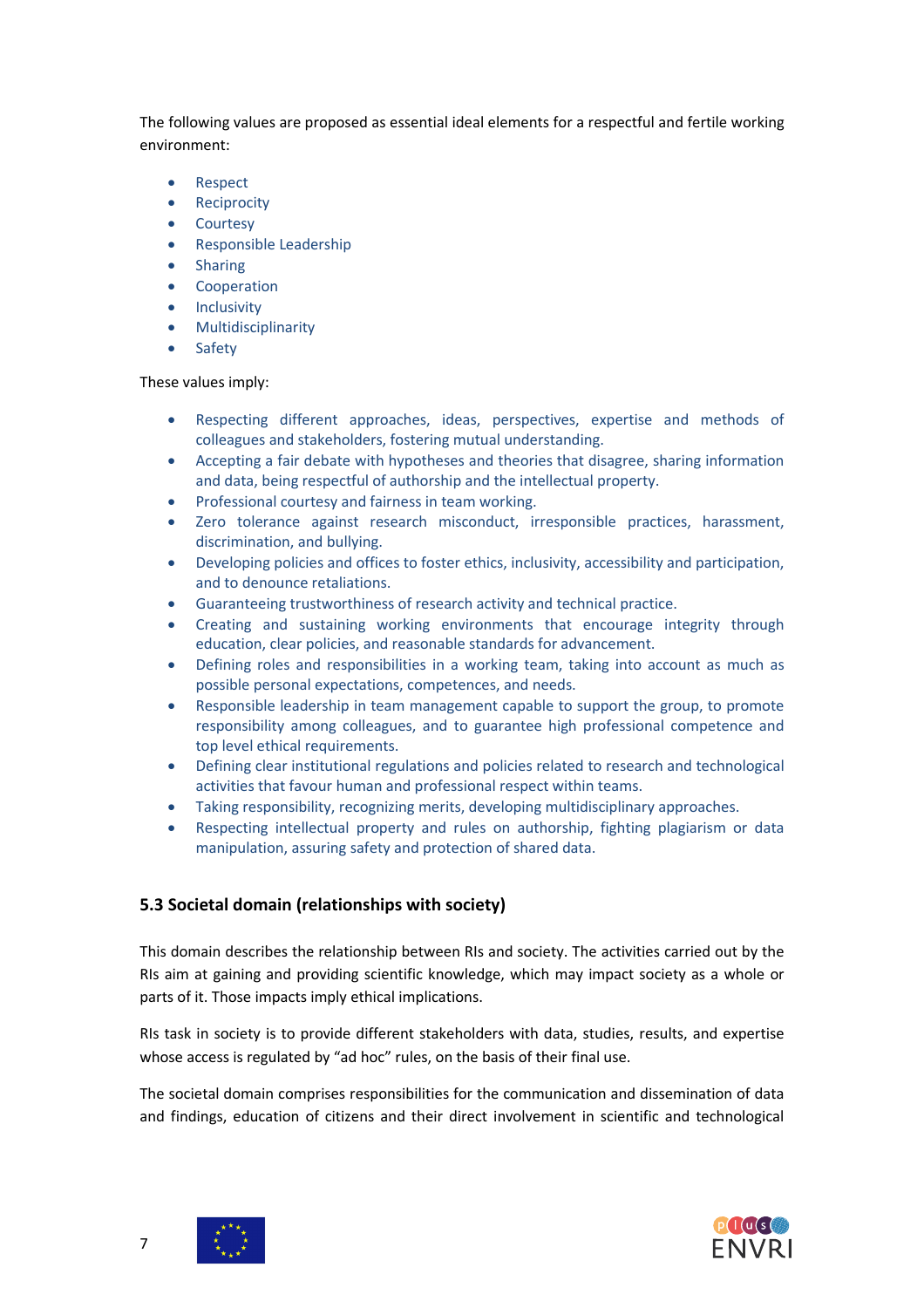activities (citizen science), duties towards general public, decision-makers, industry and businesses.

The following values should be respected to ensure a fair and responsible engagement with society.

- Role Awareness
- **Trust**
- Wise Stewardship
- **Service**
- Accuracy
- Carefulness
- Clearness
- **Authoritativeness**

#### These values imply:

- Working for the benefit of society and the sustainable development of human communities by contributing to shared knowledge, data, and results to protect citizens from natural and anthropogenic hazards, and to mitigate risks.
- Making expertise and data available to decision makers, including errors, probabilities, and uncertainties.
- Being fully aware of ethical and societal implications of research and technological activities, providing service and assistance to society at the best of scientific, technical, and operative capabilities.
- Disseminating results and expertise among citizens, policy- and decision-makers, industry and commercial undertakings, safeguarding the public utility and the open, transparent, and correct use of information, data, interpretations, regulated by use and access policies.
- Communicating activities, data, and results, while taking into proper account cultural and educational differences among stakeholders.
- Limiting comments by RI's operators to their recognized expertise when engaged in public discussions about the application and importance of research data and findings, clearly distinguishing professional comments from personal opinions.
- Taking care of being responsible and clear when sharing, disseminating and communicating insights or findings to avoid misunderstandings and misuse.
- Never misusing instruments and data for commercial use, and putting the interest of society foremost in research and technological activities.
- Avoiding conflicts of interest to maintain integrity and assuring trust by society, so that societal assistance is based on and driven by scientific authoritativeness and competence and not oriented by partisan or commercial interests.
- Where possible, involving citizens in RIs' activities, as a way of contributing to the technical-scientific enterprise, improving their knowledge of natural forms and technological processes, taking care of the quality of the training activities and instruments, assuring accuracy in monitoring and practicing to avoid introducing background and random noise in datasets.
- Compliance with the law.

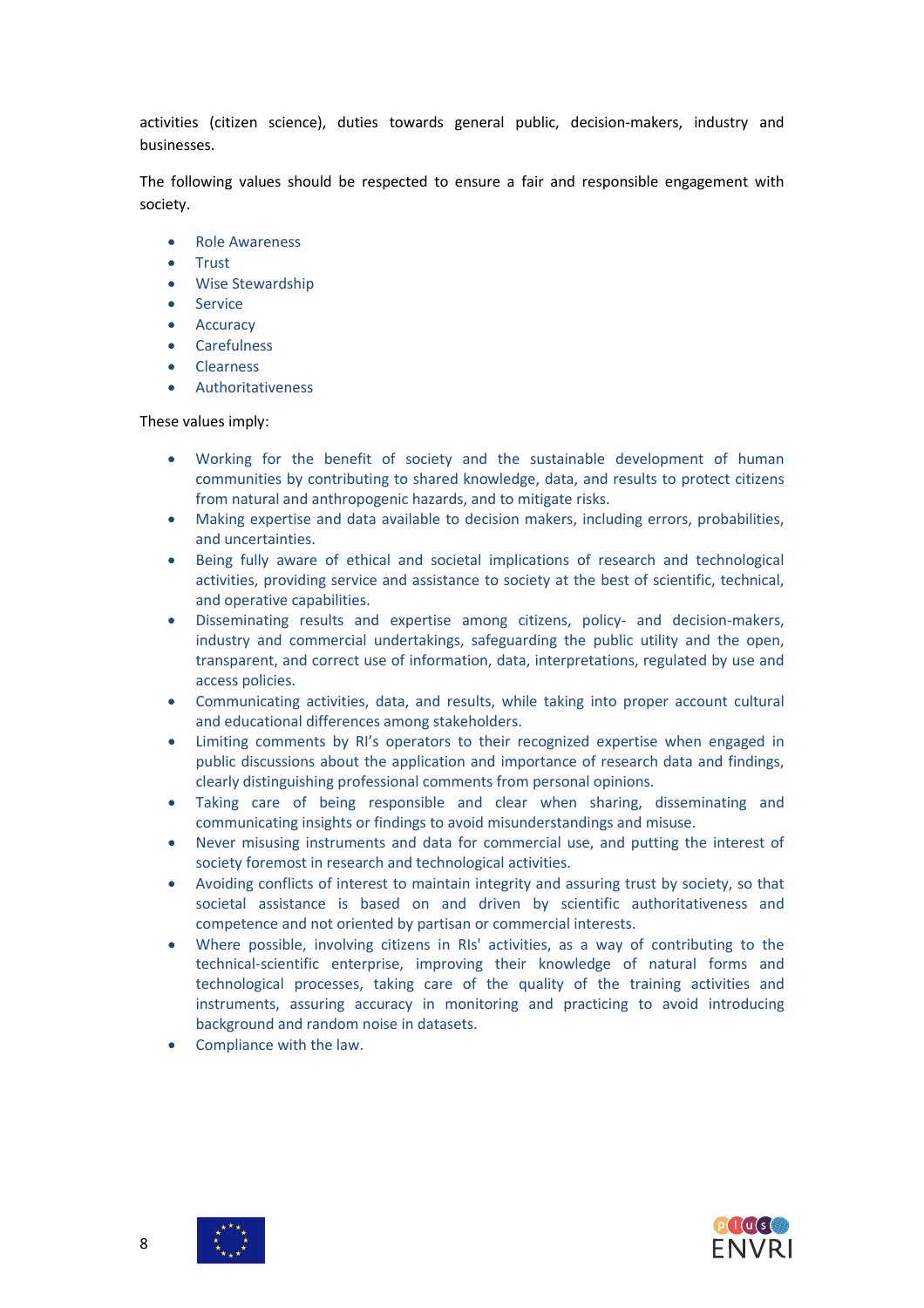# **5.4 Environmental domain (relationships with the Earth system)**

The environmental domain refers to the interaction between scientific and technological activities and the natural environment, both in its biotic and abiotic elements, in the awareness that RIs have to approach the Earth system by protecting as much as possible its geodiversity and biodiversity, and by adopting innovative strategies and technologies in order to avoid contributing to the irresponsible depletion of its resources.

The following values are proposed as the essential ideal elements for managing the interaction with the Earth system in a sustainable way:

- **Conservation**
- **Minimization**
- **Prudence**

These values imply:

- Preserving life in all its forms and geomorphological features.
- Conserving transient equilibrium of biotic and abiotic dynamics.
- Minimizing the impact of activities on geosystems and ecosystems by assessing effects on diverse temporal and spatial scales.
- Fostering the adoption of environmentally-friendly and low-energy and water consumption technologies.

### **6. INTER-DOMAINS MATTERS**

Putting in practice the values described in the four domains implies dealing with matters that are cross-cutting those domains. The following matters are considered of extreme importance to guarantee that RIs operate in an ethical perspective: Working Environment, Data Life Cycle, Conflicts of Interest, Decision-Makers.

### **6.1 Working Environment**

Scientist, technicians, or administrators, as individuals, are mainly responsible for establishing a responsible working environment. Responsible RIs need responsible individuals that can assure excellent science, but who are also aware of the ethical and social implications of their activities. RI members, in groups or individually, often require the support of RI management to serve the community at the best of their possibilities. This implies RIs should establish ethical boards not only to guide RIs in addressing ethical and social issues related to institutional activities, but also to assist RIs scientists, technicians and administrators in their ethical obligations deriving from the application of the values of the individual domain, and RIs in the concrete observance of the values of the interpersonal domain.

In a responsible working environment, the RIs ensure the coordination and sharing of intent and instruments among the participating organizations, not only with the institutional commitment

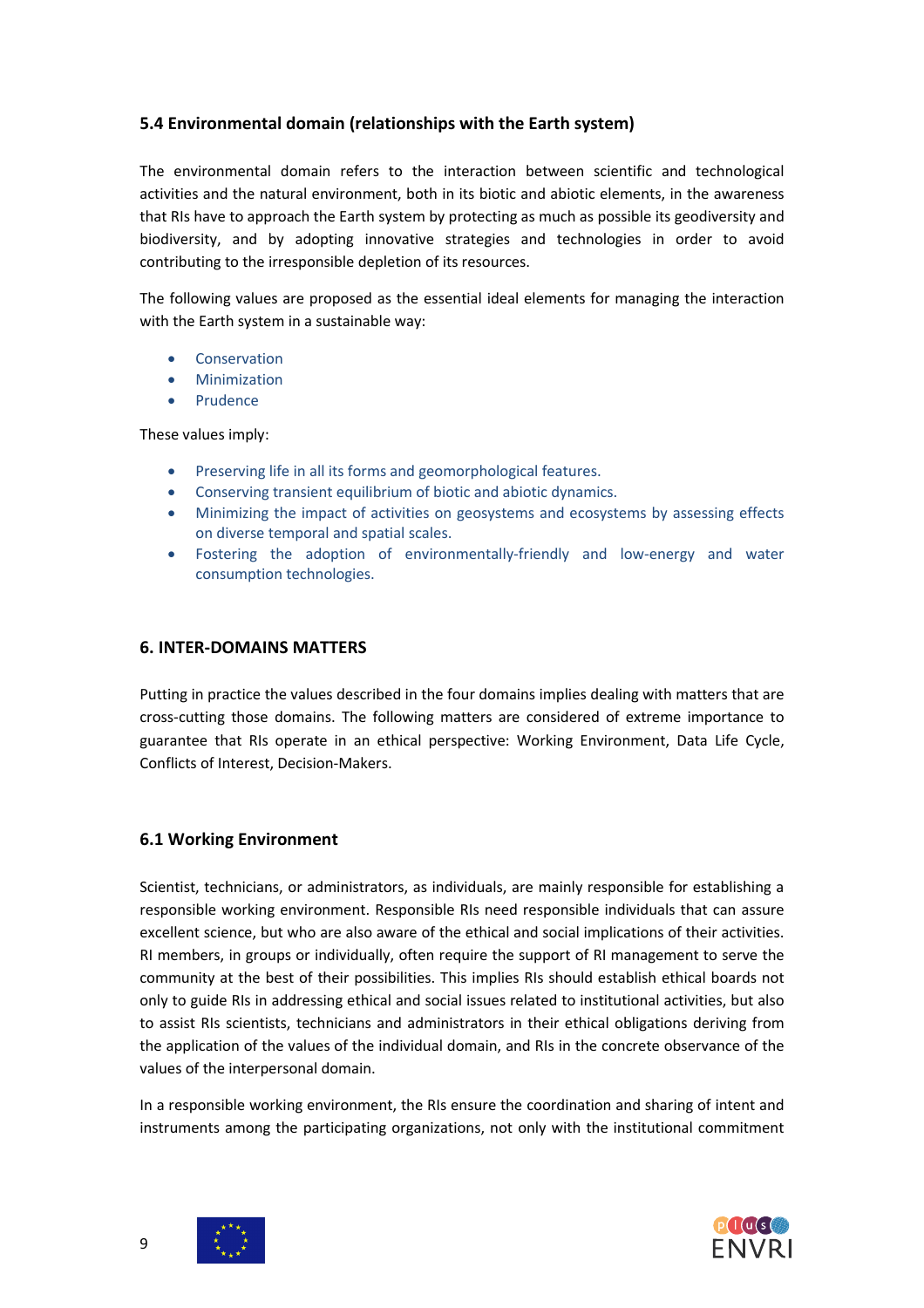to create a common space for the production of data and services, but also to instill a genuine culture of cooperation between organizations and individuals for the benefit of society.

A respectful working environment allows all members of an organization to professionally grow, assuring that all are treated equally no matter of their age, gender, economic status, religion, or cultural and personal beliefs; individuals are therefore called upon to treat their co-workers accordingly.

A responsible working environment doesn't tolerate harassment (psychological and sexual), discrimination, bullying, abuse, threats, and retaliations. It fosters high level of professionalism, favouring cooperation at all levels and mutual respect.

It provides regulated, planned, and safe accessibility to laboratories and instrumentations and ensures a respectful conduct despite any disabilities. Moreover, supportive capability building, training and education are promoted, being sure that regulations with respect to working hours and personal health are met, as well as to workplace safety issues.

In a responsible working environment scientific articles, data and results produced by colleagues are shared and used being respectful of the intellectual property, always assuring safety, protection and proper usability of data, and severely condemning possible plagiarism or data manipulation.

### **6.2 Data life cycle**

Data are quantitative or qualitative attributes of variables or sets of variables that have been gathered manually or automatically, following encoded procedures and methods, or by using RI recommended sensors, possibly at validated RI stations.

RIs' data provision is aimed at improving the understanding of the physical, chemical, and biological processes responsible for natural and anthropogenic phenomena. This understanding is essential to achieve new discoveries leading to innovation, development, and education.

Open and free delivering of scientific data serves as a tool for leveraging research leading to solutions for the responsible management of the Earth system and its resources, and the mitigation of natural hazards. RIs should be aware that the research promoted by using data delivered through RIs' platforms can have a profound influence on the environment, human health and wellbeing, economic development, and other facets of societies. Malevolent use and/or misuse of data with implications on national and international security, environmental protection and risk communication are possible and cannot be underestimated. In addition, data property rights need to be respected, according to applicable copyright laws and regulations. If not available, scientists should also engage in the formulation of these regulations.

The data life cycle involves different stages, which have different requirements and need to be managed accordingly. They usually comprise the following aspects:

• Planning: developing and maintaining a data management plan, specifying the aims, materials, methods, time schedules and analytical approaches, including roles and



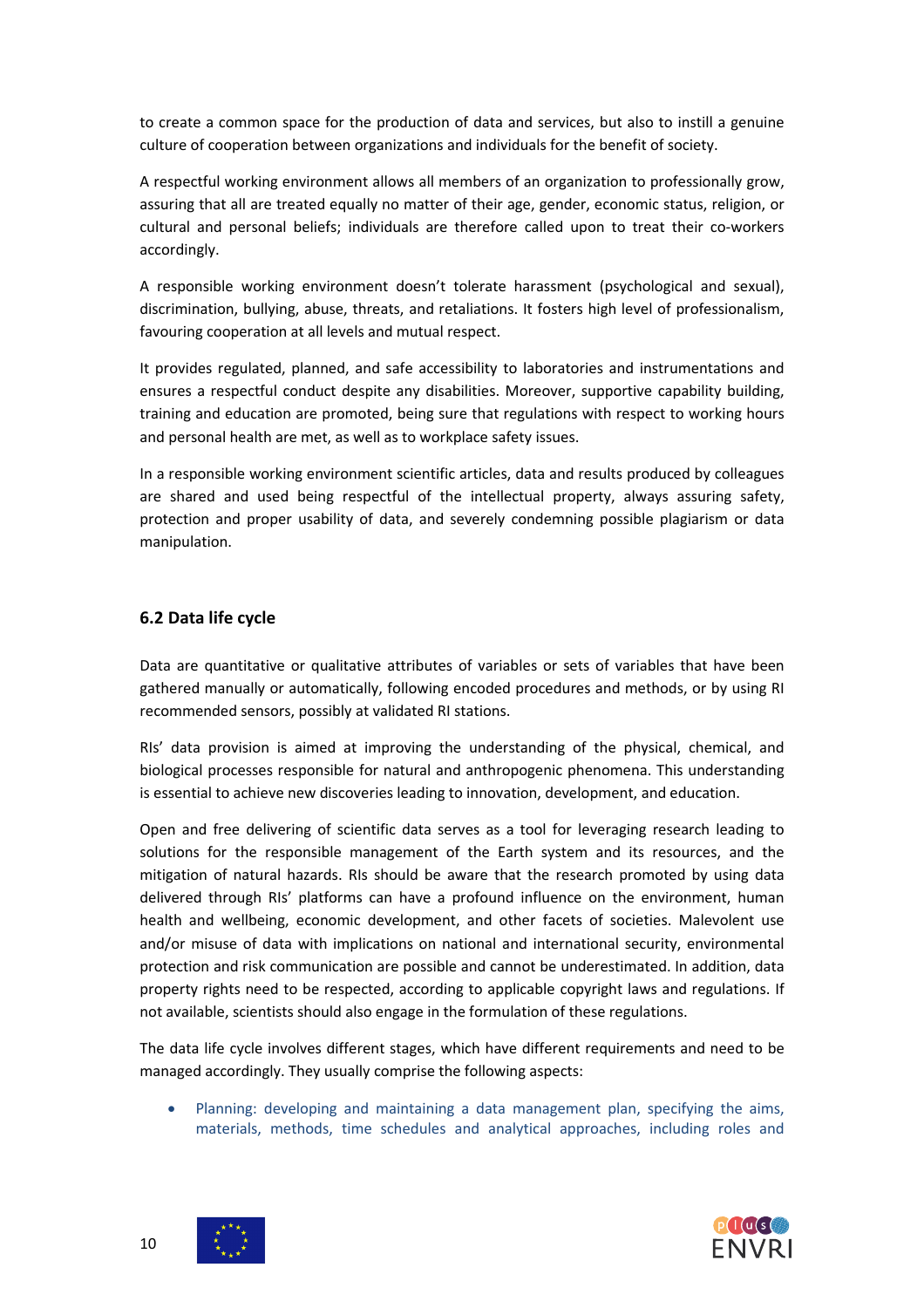responsibilities of data stewards, data sharing agreements, data access controls and copyrights.

- Acquisition: acquisition by hand or with sensors or other instruments, including generation of new data or obtention of existing data. This includes technical requirements for the acquisition, data standards, and file types.
- Checking: definition of data quality control protocols and scrubbing during the whole data life cycle.
- Archiving: data storage in digital form into an appropriate long-term data centre, capable to assure also safety from intrusions and/or manipulation.
- Describing: data labelling, using also appropriate metadata standards.
- Integrating: creation of homogenous datasets with data from different sources.
- Processing: data elaboration, including activities (visualization, spatial or image analysis, modelling, interpretation) associated with exploring and interpreting processed data.
- Backup and safety: file duplication procedures for protecting data from accidental data loss, corruption, manipulation, anti-intrusion systems against unauthorized access, sensitive data protection proxies.
- Publication: data services for different end-users, including data sharing through journals and websites (data catalogues and portals), to be addressed also in terms of data citation in order to guarantee intellectual property rights.
- Deletion: data destruction according to data management rules, if required.

Data access must be open for end-users and be secure for RIs, in accordance to national laws on accessibility, usability and copyrights.

Data accessibility and restrictions should be managed by considering:

- Different types of user accessibility, ranging from "anonymous" (access without any identification or accreditation), to "registered" (identified access requiring prior registration), to "authorized" (registered and authorized to specific operations).
- Different types of datasets usability, ranging from "open" (freely available/accessible to users either for download or for direct use within an RI service) to "restricted" (available under RI special conditions with restrictions that could be related to specific user categories or types of datasets). Other usability categories should consider specific rights of property of data providers, temporal release of raw data and derived elaborations, and potential misuse of particular sensitive data.

RIs have the duty to acknowledge the persons and organizations that have originally generated data or processed the different levels of data.

RIs should provide only certified data, generated, collected and processed by RI-adopted codes, algorithms and software, shared through license certificates.

Data have to be accompanied by metadata, that include information about data provenance, description, quality, processing, maturity level (raw data streams, automated quality control, processed, derivative products), and collection context. Interoperability with other observatories, archives, and databases should be guaranteed.

Even if data provided by industrial or commercial undertakings cannot be shared by RIs in an open access environment, metadata associated to those data should be freely put at disposal for users to guarantee a minimum level of public transparency and the right to know about the existence of this information.

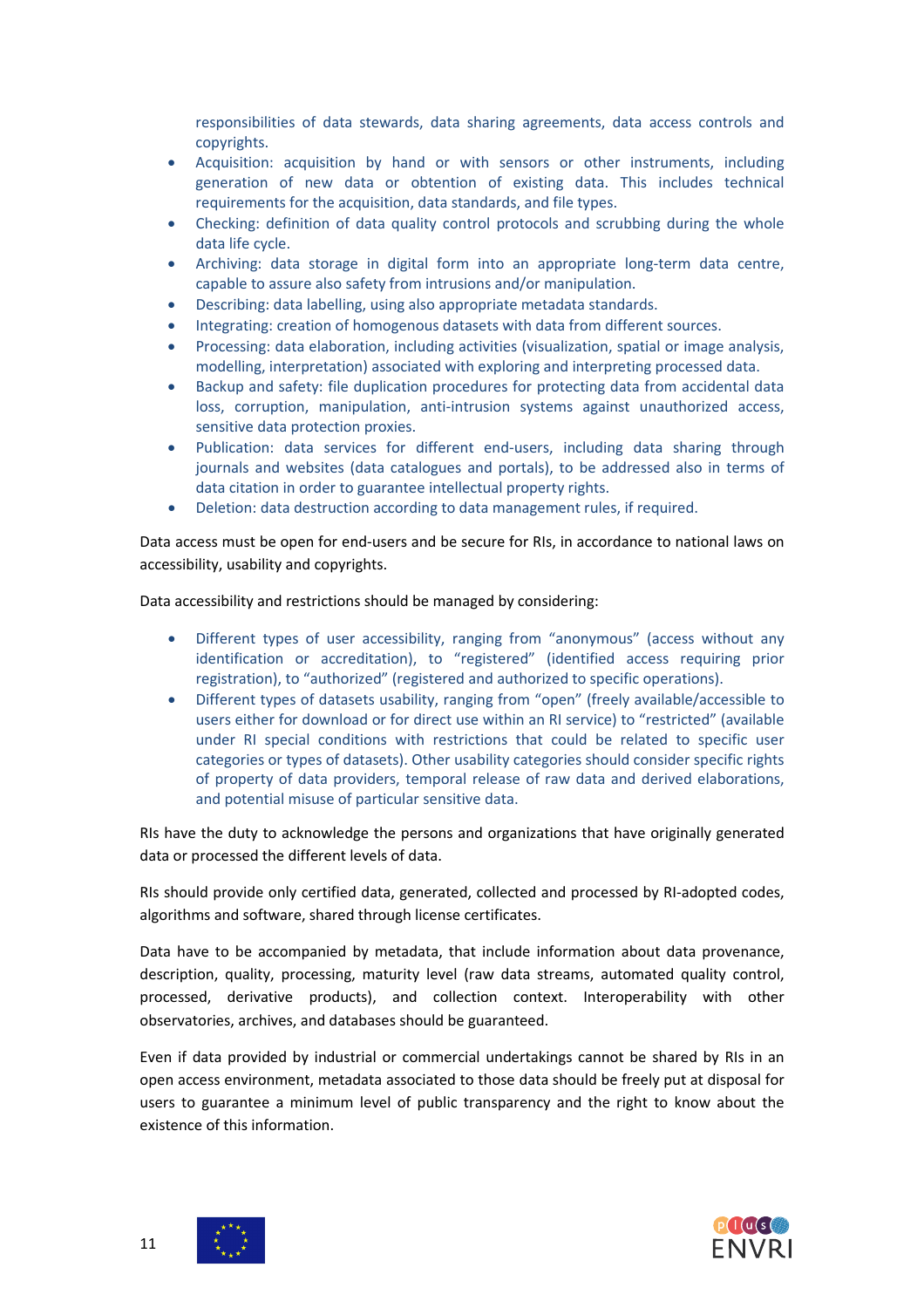If data is accessible to non-expert users, explanatory notes should assure clearness in description of potential use and limits of the information, highlighting also possible misunderstandings, which could evolve by inappropriate use.

Unfortunately, data, even in their raw version, could be manipulated for personal, media, industrial or commercial purposes. Appropriate security procedures have to be put in place to prevent fraudulent activities. Moreover, misuse and/or misinterpretation of data must be avoided through access and security polices also for possible legal implications. Those polices must be capable of assuring wide diffusion and sharing of data, but at the same time must assure credibility and reliability of RIs through adequate restrictions or user licenses, with particular reference to sensitive data.

An ethical data management must consider the legitimate rights of all societal actors to access freely information produced with public funds and at the same time it is the duty of RIs to avoid data are used in an improper, incorrect and inaccurate way, threatening the public safety, economic assets and social structures.

# **6.3 Conflicts of interest**

RIs provide services and data that have not only scientific value, but may also be relevant for a number of stakeholders, including decision-makers, and industrial and commercial undertakings. The range of different interests revolving around the RIs' activities lead inevitably RIs, their members and their individuals to be exposed to conflict of interests.

Conflict of interests in a working environment occurs when a subject (or a RI) has, consciously or unconsciously, personal, professional or institutional interests which are in conflict with their professional and institutional responsibilities and with the roles covered. These situations compromise the impartiality of the subject or organization in decisions between competing interests and freedom in actions.

Conflicts of interest may arise as a project or activity evolves, namely after a subject or an organization has assumed a new role or responsibility. In any case, conflicts of interest must be solved to maintain integrity and independence for all kind of activities and decisions a subject or an organization undertakes. If it is not possible to completely solve conflicts of interest for "technical" reasons, they must be clearly declared and minimized to such levels that can be considered acceptable for maintaining equal opportunities between competing interests.

There may also be cases in which individuals or organizations want to avoid situations and / or responsibilities that other people, from the outside, might judge as conflicting. To prevent others from raising accusations or even glimpsing conflicts of interest (which in fact are objectively only potential or completely absent), for purely preventive purposes, subjects or organizations can change their behavior and decisions in a way that damages professional and institutional interests . Even these cases must be considered unethical and sanctioned in the ways and in the forms established by each RI.



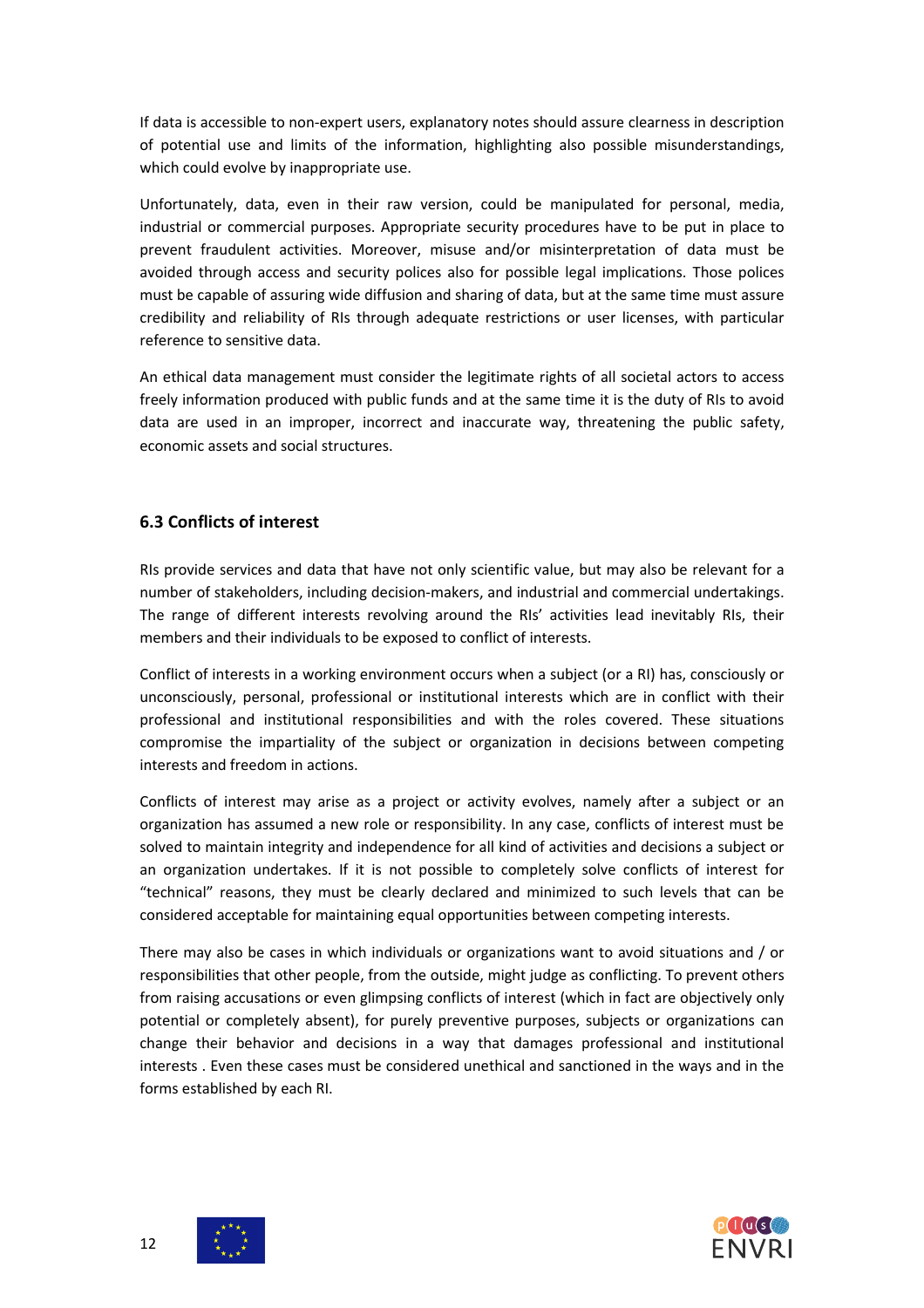Finally, it should be noticed that if the impartiality of a subject, a team or a RI is compromised for any other special reason, the possibility to maintain high ethical standards is compromised.

RIs should carefully analyse financial, scientific, and political situations that could expose their managing bodies, members and individuals to conflicts of interests on the basis of their institutional duties. They need to define how to solve or minimize potential conflicts of interest and even disqualify people who tried to hide them or took advantage of unethical situations.

### **6.4 Relationship with decision makers**

Decision makers are involved in a wide variety of fields ranging from engineering, to management, public policy, social services, and economics. RIs, their members and individuals can do their jobs better if the decision makers are supportive and acknowledge their contributions. RIs' role should be limited to provide services and data in a broad sense (along with errors and uncertainties associated), always avoiding entering the decision-making process itself in order to retain own credibility and societal trust.

If scientists managing RIs have a mandate to provide expertise and or alerts, they need to act independently of economic interests, political pressures, and popular feelings; being as much as possible impartial and careful of the environment and public interest.

Scientists providing expert opinions to decision-makers have a delicate task. They need to consider the societal impact of their communication, in particular on risk perception, scenario definition, and thresholds on which acceptable decisions are based on.

# **7. CONCLUSIONS**

The wide spectrum of activities, services and data provided by the ENVRI community related to environmental and solid Earth processes makes it extremely difficult to compile ethical guidelines that can be useful for all types of RIs.

This document, while not comprehensively addressing all issues relevant for the different RIs, highlights essential ethical values, which should be considered in codes of ethics and conduct by each RI. They shall assure minimum levels of integrity in the working environment and in the relationships between RIs and society, while taking care to minimize negative impacts of RIs' activities on the Earth system.

In addition, these EGs focus on four delicate matters (working environment, data life cycle, conflicts of interest, relationships with decision-makers), which need to be carefully addressed by each RI in the near future if this has not yet been done.

RIs should consider that defining ethical and social aspects related to their institutional role and activity is fundamental to provide more reliable services and to enhance credibility, respect, and



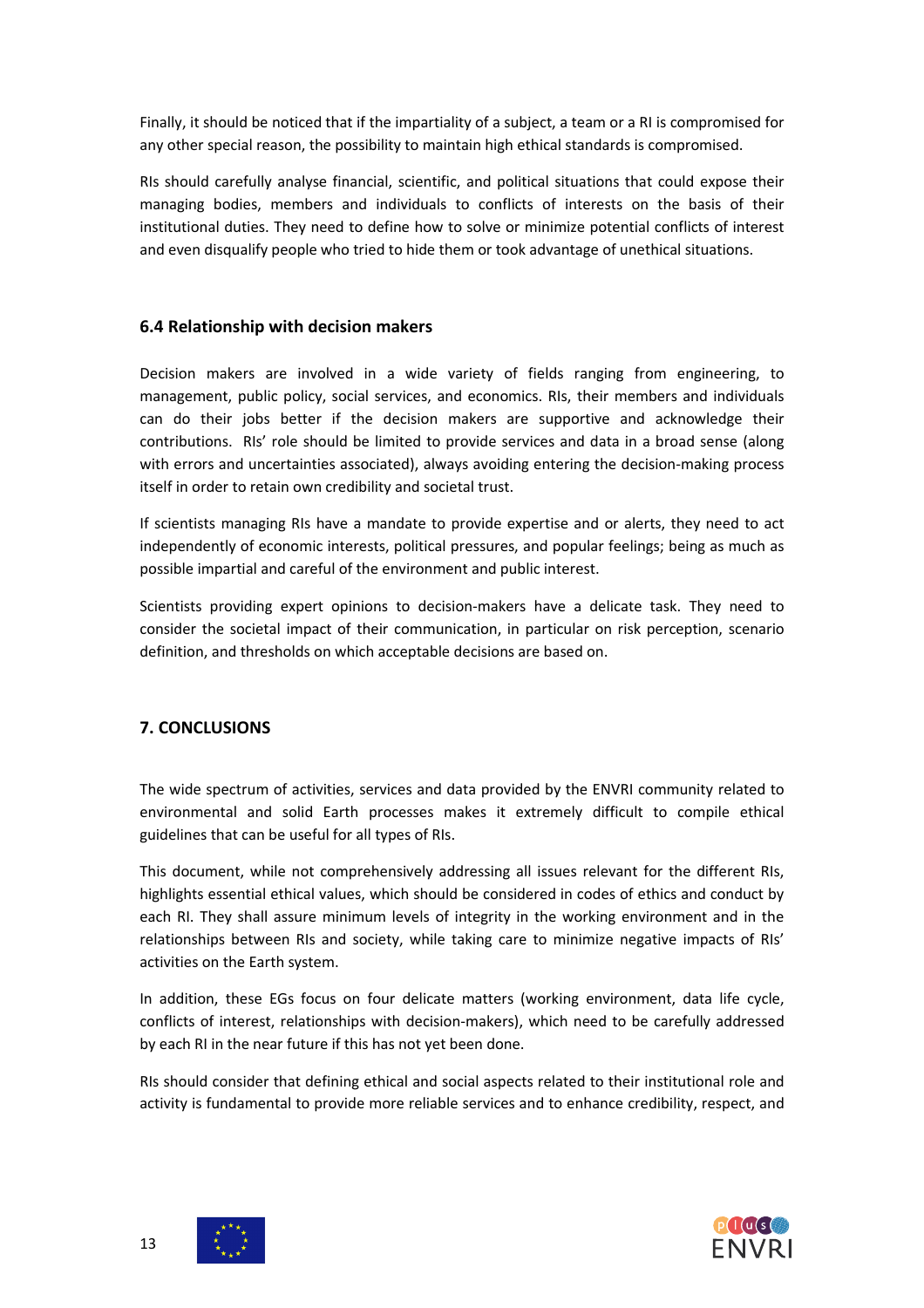trust by citizens, industry, decision-makers and politicians, assuring their best scientific and technological assistance for serving society in facing global environmental challenges.

# **REFERENCES**

Documents on science ethics and research integrity

- EPOS Ethics issues (draft). Courtesy Massimo Cocco EPOS.
- ICOS ethical rules (draft). Courtesy Werner Kutsch ICOS.
- Singapore Statement on Research Integrity (2010). Website: [https://wcrif.org/guidance/singapore-statement.](https://wcrif.org/guidance/singapore-statement)
- Montreal Statement on Research Integrity in Cross-Boundary Research Collaborations (2013). Website[: https://wcrif.org/guidance/montreal-statement.](https://wcrif.org/guidance/montreal-statement)
- The Geoethical Promise (2014). Website: [http://www.geoethics.org/promise.html.](http://www.geoethics.org/promise.html)
- The Cape Town Statement on Geoethics (2016). Website: http://www.geoethics.org/ctsg.
- The European Code of Conduct for Research Integrity Revised Edition (2017). Website: [https://ec.europa.eu/research/participants/data/ref/h2020/other/hi/h2020-ethics\\_code](https://ec.europa.eu/research/participants/data/ref/h2020/other/hi/h2020-ethics_code-of-conduct_en.pdf)[of-conduct\\_en.pdf.](https://ec.europa.eu/research/participants/data/ref/h2020/other/hi/h2020-ethics_code-of-conduct_en.pdf)
- The European Charter for Researchers (2015). Website: [https://euraxess.ec.europa.eu/jobs/charter/european-charter.](https://euraxess.ec.europa.eu/jobs/charter/european-charter)
- Declaration on Science and the use of Scientific Knowledge (1999). Website: [http://www.unesco.org/science/wcs/eng/declaration\\_e.htm.](http://www.unesco.org/science/wcs/eng/declaration_e.htm)
- Ethics and Responsibility of Science (1999). Website: [http://www.unesco.org/science/wcs/backgrounds/ethics.htm.](http://www.unesco.org/science/wcs/backgrounds/ethics.htm)
- Statement of Principles for Research Integrity (2013). Website: [http://www.dfg.de/download/pdf/dfg\\_magazin/internationales/130528\\_grc\\_annual\\_meeti](http://www.dfg.de/download/pdf/dfg_magazin/internationales/130528_grc_annual_meeting/grc_statement_principles_research_integrity.pdf) [ng/grc\\_statement\\_principles\\_research\\_integrity.pdf.](http://www.dfg.de/download/pdf/dfg_magazin/internationales/130528_grc_annual_meeting/grc_statement_principles_research_integrity.pdf)
- Best Practices for Ensuring Scientific Integrity and Preventing Misconduct (2007). Website: [http://www.oecd.org/sti/sci-tech/40188303.pdf.](http://www.oecd.org/sti/sci-tech/40188303.pdf)
- Statement on promoting the integrity of science and the scientific record (2008). Website: [https://council.science/publications/promoting-the-integrity-of-science-and-the-scientific](https://council.science/publications/promoting-the-integrity-of-science-and-the-scientific-record-2008)[record-2008.](https://council.science/publications/promoting-the-integrity-of-science-and-the-scientific-record-2008)
- Advisory Note "Science Communication" (2016). Website: [https://council.science/cms/2017/04/Revised-Advisory-Note-on-Science-](https://council.science/cms/2017/04/Revised-Advisory-Note-on-Science-Communication.pdf)[Communication.pdf.](https://council.science/cms/2017/04/Revised-Advisory-Note-on-Science-Communication.pdf)
- Freedom, Responsibility and Universality of Science (2014). Website: [https://council.science/cms/2017/04/CFRS-brochure-2014.pdf.](https://council.science/cms/2017/04/CFRS-brochure-2014.pdf)
- Statement on the formulation of a code of conduct for research integrity for projects funded by the European Commission (2015). Website: [https://ec.europa.eu/research/ege/pdf/research\\_integrity\\_ege\\_statement.pdf.](https://ec.europa.eu/research/ege/pdf/research_integrity_ege_statement.pdf)
- Codes of ethics and codes of conduct (2018). Website: http://www.geoethics.org/codes.html.